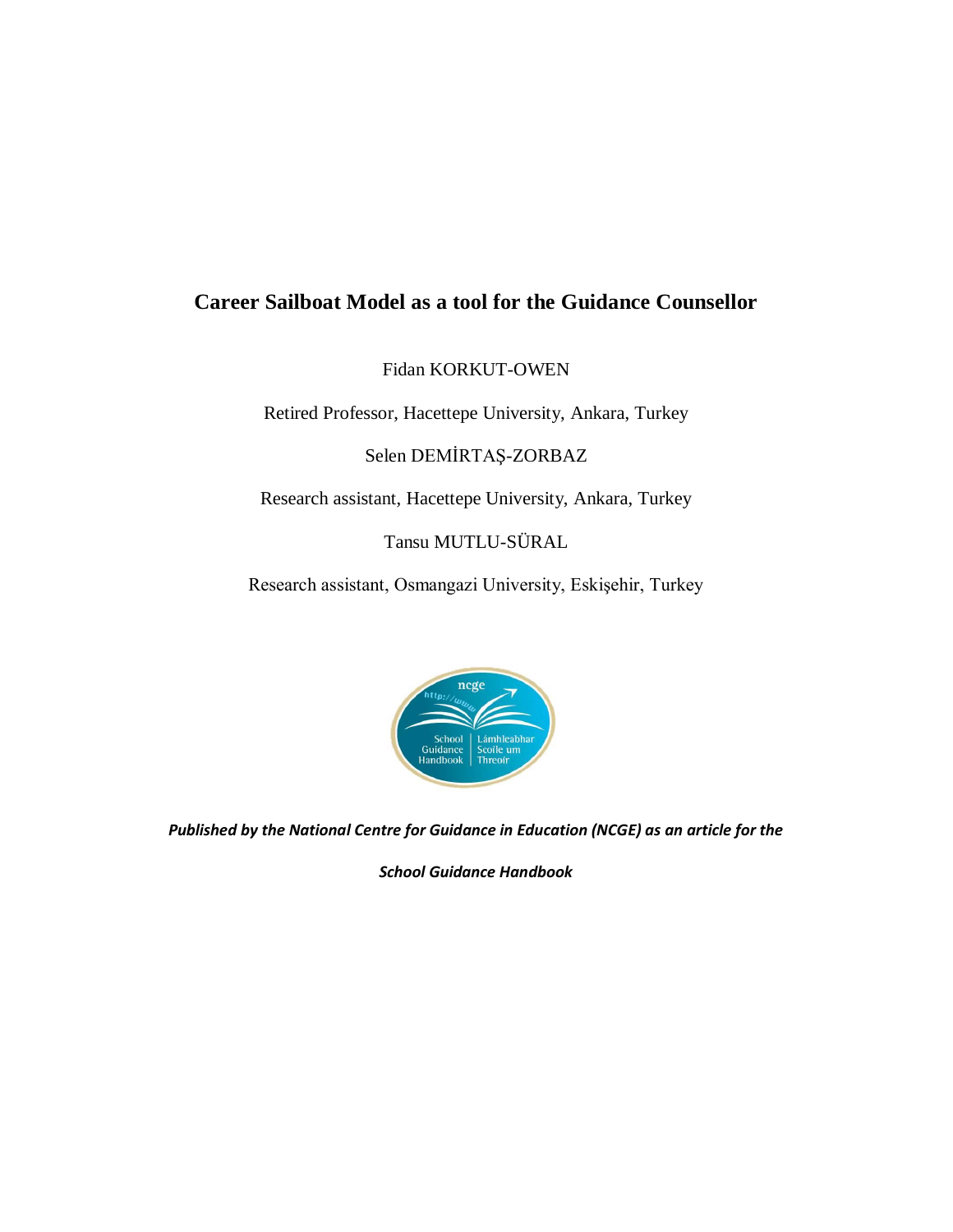# **Contents**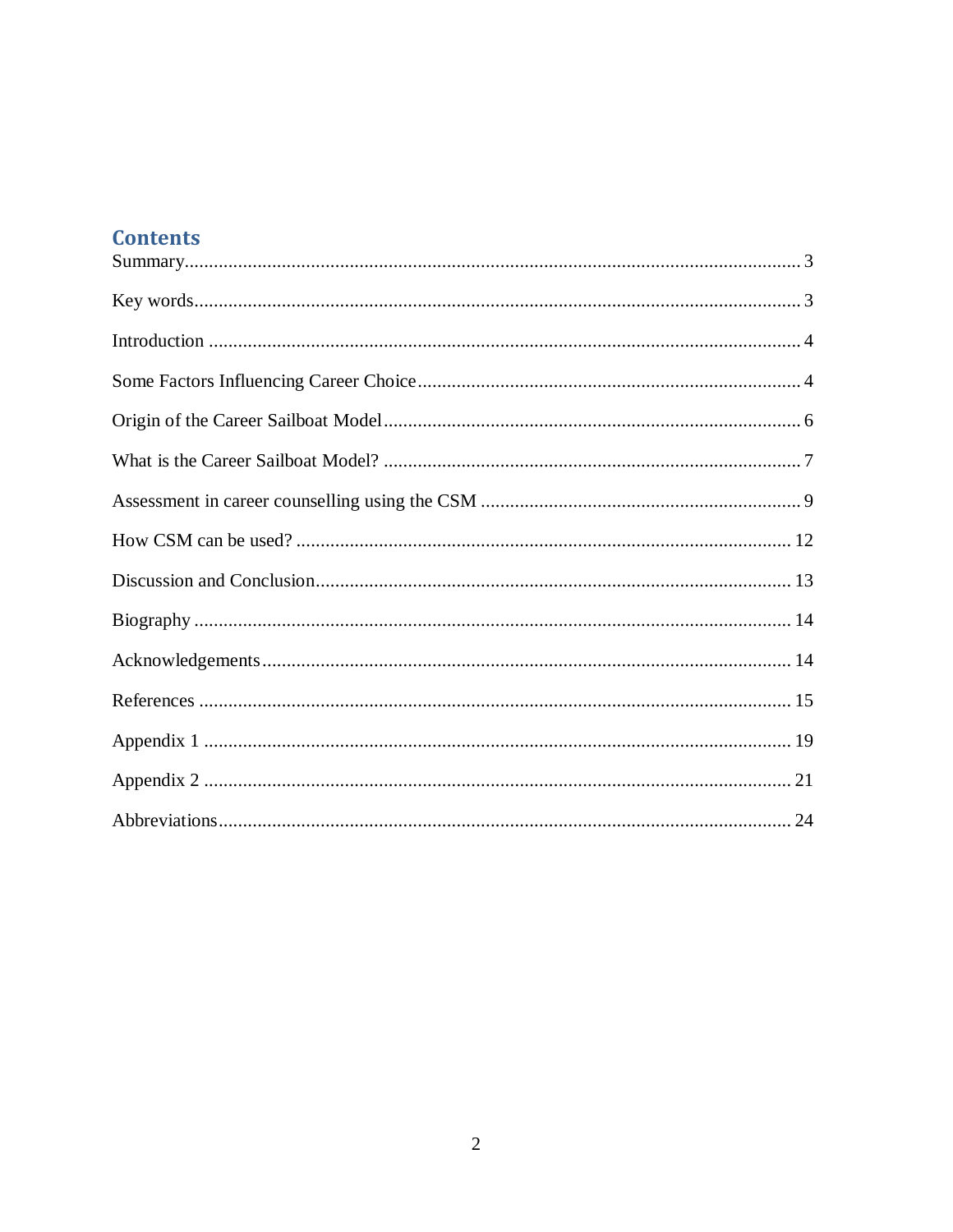#### **Summary**

There are numerous career development theories and models. Because of the complexity and fluidity of contemporary career development there is need for modern models to assist individuals to navigate career paths with purpose and clarity. The Career Sailboat Model (CSM) was created to enhance the process of career decision-making which emerges within four interactive dimensions - individual, social, political-legal-economical and chance. CSM uses a metaphorical presentation and focuses on the determination of career goals by promoting the process of self-discovery. This process is facilitated by overlaying a structure which guides both the discovery of self and the evaluation of career opportunities and options. This process utilises all of the career counselling processes including self-knowledge, recognition of educational/professional possibilities and decision/career planning. The model is founded on the idea that one's passage to a career is a sailing journey from origin to destination. While the tentative selection of a career can be an intimidating process, the process of planning and navigating a journey can be much less so. This model was inspired by the work of many others and many earlier theories. Accordingly, and consistent with constructivist views, the CSM is engaged in helping individuals to compose their own stories and to determine their own destination ports. The model easily permits the use of informal/qualitative assessment instruments by guidance counsellors, for example, use of games, self-report inventories, card sorts. The CSM also allows for great flexibility and adaptation to a wide variety of cultural/social realities and to political-legal-economical dimensions.

#### **Key words**

The Career Sailboat Model (CSM) career decision-making, constructivist views, informal/qualitative assessment instruments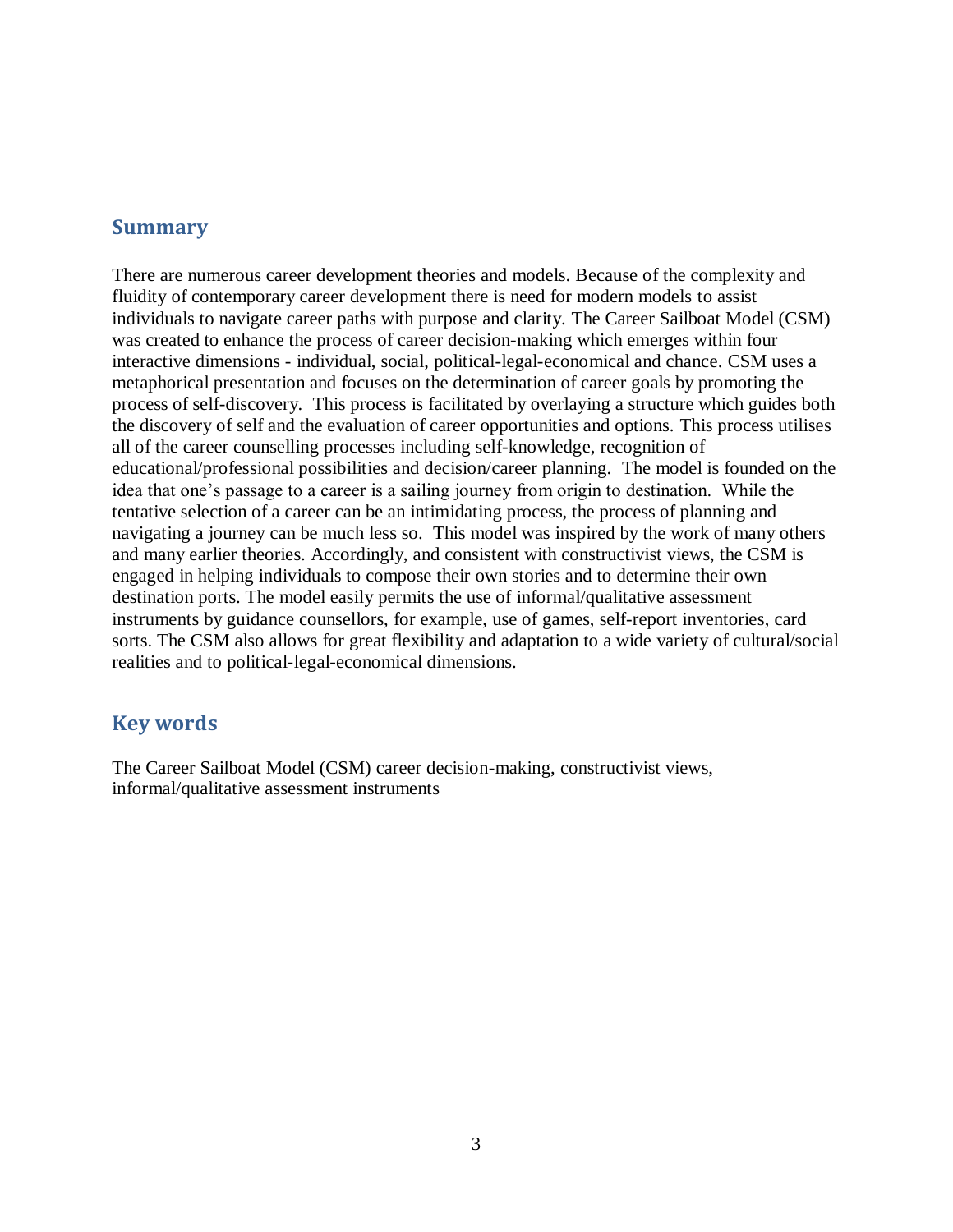## **Introduction**

Watts,  $(2004, p.1)$  states that 'Career development is the lifelong process of managing progression in learning and work' and schools have an important role in career development. Some young people build their careers in a systematic way by carefully considering their options and investigating the pros and cons of their choices. Just as often, however, many young people make career decisions entirely on their own. Most need help connecting the dots between what they like to do/are good at and what education programmes/occupations might match (Campbell, Ungar, and Dutton, 2008). The guidance counsellor's primary goal is to encourage, support, and foster the positive social/personal, academic/educational and career development of children and young people in schools.

In Ireland schools are required, in accordance with the Education Act (1998), to ensure that "students have access to appropriate guidance to assist them in their educational and career choices". The guidance service is normally managed and delivered by a guidance counsellor and supported by other teachers with expertise in the area. The guidance team helps and supports students to understand the concept of guidance and to facilitate the career decisions of students. In a review conducted by the Department of Education and Science (2006) it was reported that the main activity undertaken by guidance counsellors with senior cycle students was that of providing one-to-one career counselling and educational guidance.

The Organisation for Economic Co-operation and Development (OECD), which carried out a comparative review of national policies for career information, guidance and counselling services in 14 OECD countries, including Ireland, describes guidance within education systems as having an important role to play in laying the foundations for lifelong career development, including *knowledge and competencies regarding self-awareness, the world of work, and making decisions and transitions* (OECD, 2002). According to NCGE (2004), guidance activities that assist students make transitions include: careers education/career transition programmes, placement, preparing students for employment and follow-up.

## **Some Factors Influencing Career Choice**

Career choice is one of the most important decisions that any human being has to make. The factors which motivate someone to choose a particular career are many and the process of career choice is a complex one. Guidance counsellors stress the importance of factors such as the need for achievement, peer group attitudes, family background, and cultural norms in their explanations of the choice process. The recognition of multiple factors figured prominently in many career development theories, for example, Super (1980), Tiedeman and O'Hara (1963), and Holland (1959). Others argue that career choice is also influenced by factors such as life context, personal aptitudes, and educational attainment (Bandura, Barbaranelli, Caprara, and Pastorelli, 2001). Savickas (1991) proposes that ability, interest, values and belief system, family, culture and environment are basic factors for career choice. According to Korkut-Owen (2008), these factors can be categorised in four groups: individual/personal; social; system related (for example, political, economic, legal) and chance.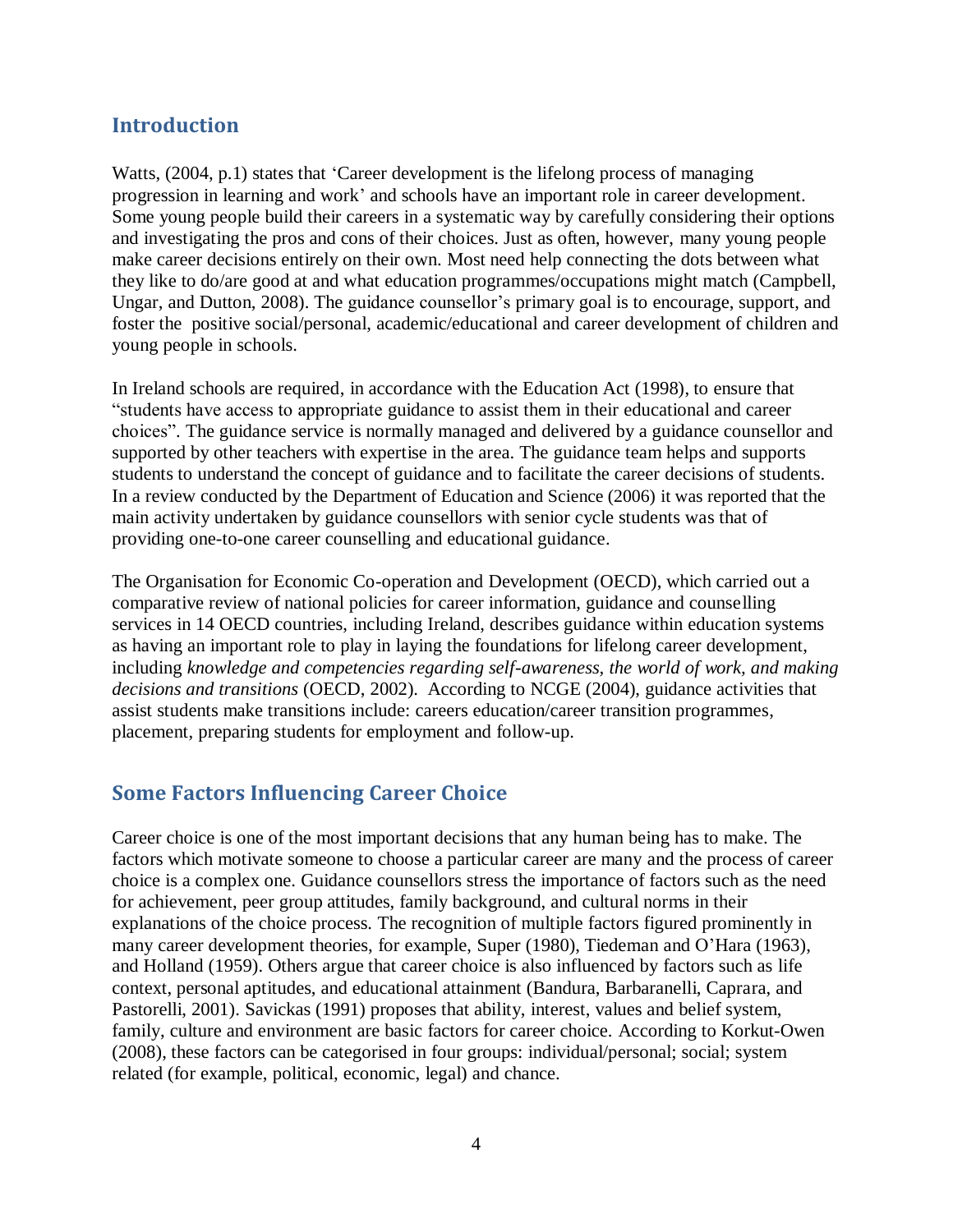*Individual/personal factors* that determine the direction of career include interest, aptitudes, skills, values, goal, expectations, personal characteristics, physical/health conditions, perception of the individual about him/herself and professions, past and current experiences, job experience, vocational maturity, hobbies, perceptions of the ideal job, self efficacy, learning experience, and academic achievement. These factors have been identified in different theories, models or in past research. For example, Donnay and Borgen (1996) provide strong evidence that interest patterns play a key role in career choice. Tang, Pan, and Newmeyer (2008) report that learning experiences and self-efficacy are the two critical factors influencing high school students' career development.

The second group of factors that influences career choice and career development are categorised as *social factors* including the following: family characteristics, family commitments, cultural realities, and perception of the culture about careers and gender, social structure, traditions, media, common values etc. According to Whiston and Keller (2004), children seem to strongly identify with their parents' occupational area, but this proclivity seems to attenuate as they age. On the other hand, there are consistent findings that parents' educational level continues to influence individuals' aspirations and expectations through childhood and adolescence. Their review clearly illustrates that family process variables influence career-related factors both positively and negatively. One of the research results, the cultural and social context of family and community, was also found to be instrumental in how young people learn about careers and is influential in the career choice process (Ferry, 2006).

*System related (for example political, economic, legal)* factors are objective realities including location, labour markets, economics, governmental factors, laws, education and assessment (examination) systems. These may be generally regarded as characteristic realities which exist in specific cultures, societies and local communities. Typically an individual has limited ability to influence this group of variables other than making huge life changes such as migrating to another country. According to Watts (2003) viewing career development services within each country as a coherent system is important. In reality, instead of a single system there are a collection of disparate sub-systems, including services in schools, in tertiary education, in public employment services, and in the private and voluntary sectors. Each of these is a minor part of some wider system, with its own rationale and driving force. But in the reviews these different parts have been brought together, and viewed as parts of a whole.

*The chance* factor, largely beyond an individual's control, represents extraneous factors which can influence career choice and progress toward a vocation goal. Most people's careers don't progress strictly on the basis of hard work and good planning. An element of luck or accident usually crops up somewhere in the course of a person's life story. "Anything out of the blue - a chance meeting, an unexpected discovery, a timely break, a misfortune, mistake or missed opportunity - can propel a person's career forward or throw it into a tailspin" (Campbell, Ungar, and Dutton, 2008, p.24). The world of work challenges guidance counsellors to adopt a career counselling intervention that views unplanned events as both inevitable and desirable. Guidance counsellors need to encourage students to engage in exploratory activities to increase the probability that the students will discover unexpected career opportunities. In fact, 70% of high school and university students reported that at least one 'chance event' influenced their educational or career path (Bright, Pryor, and Harpham, 2004).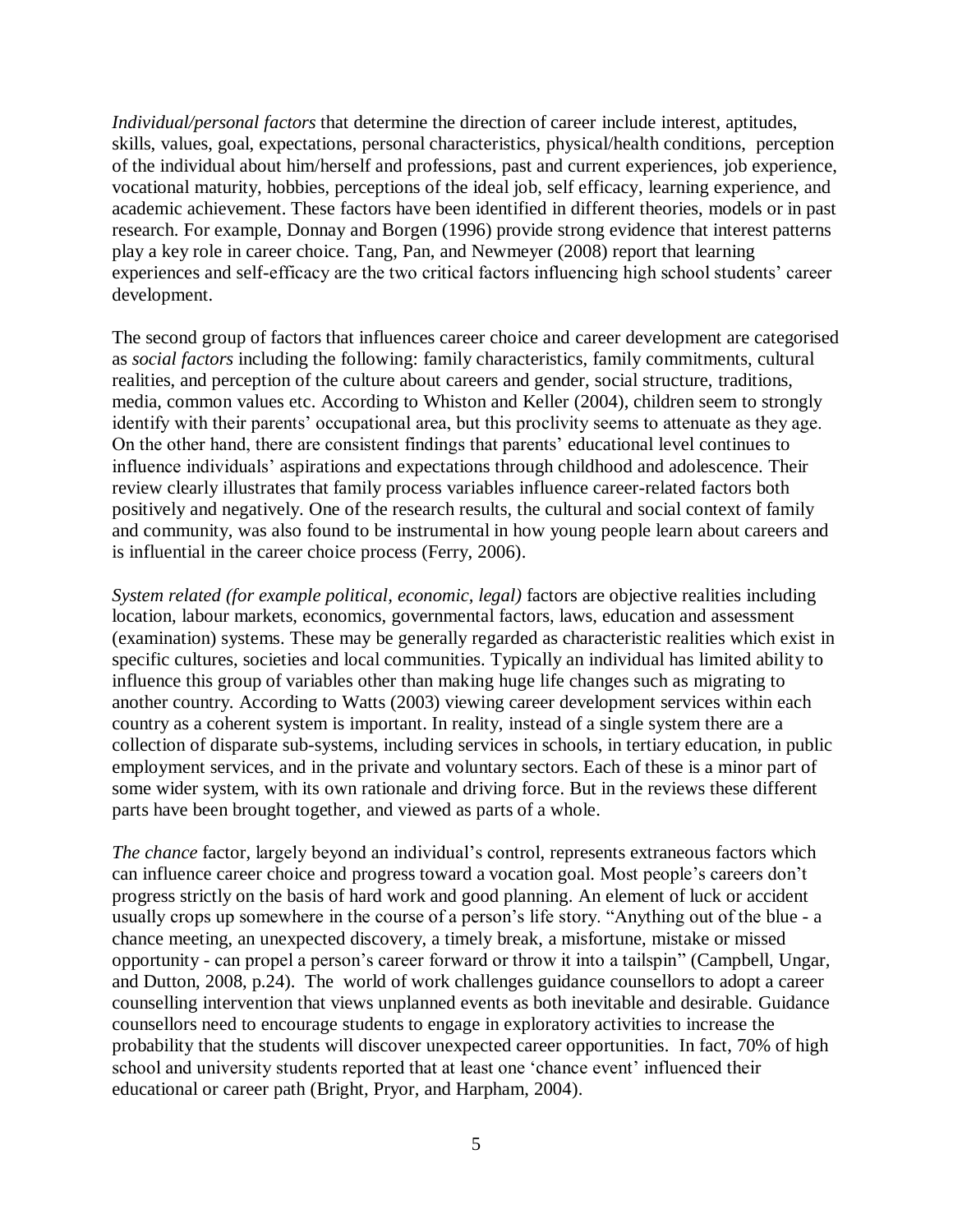There are numerous career development theories and models to advise how career counselling services can be provided. Because of the complexity and fluidity of contemporary career development there is need for modern models to assist students to navigate career paths with purpose and clarity. Understanding career development models is helpful because it can reduce a complex range of behaviours to usable explanations, constructs, relationships, and, to some extent, predictions (Young, Marshall, and Valach, 2007). An example of one such model is the Career Sailboat Model (CSM) which was created to enhance the process of career decisionmaking. This model emerges within four interrelated dimensions-individual, social, system related (political, economic, legal) and chance (Korkut-Owen, et al., 2010). CSM has evolved since then and uses a metaphorical presentation to focus on the determination of career goals by promoting the process of both the discovery of self and the evaluation of career opportunities and options (Korkut-Owen, Arıcı, Demirtaş-Zorbaz, and Mutlu Süral, 2014).

The purpose of this article is to introduce CSM and to discuss how guidance counsellors can use this model in their work with post-primary school students. This article also presents some informal/qualitative assessment instruments (non-test exercises) which may be useful while using this model.

## **Origin of the Career Sailboat Model**

Bronfenbrenner's (1994) *ecological perspective* which recognises that each person operates within a unique ecosystem consisting of multiple factors at the individual, interpersonal, and broader sociocultural levels is another approach which inspired the CSM. Bronfenbrenner (1977) has identified four major subsystems that influence human behaviour:

(a) microsystems including the interpersonal interaction within a given environment, such as home, school, or work setting;

(b) mesosystems comprising interactions between two or more microsystems, such as the relations between an individual's school and his or her work environment;

(c) exosystems consisting of linkages between subsystems that indirectly influence the individual, such as one's neighbourhood or the media;

(d) macrosystems which are the ideological components of a given society including norms and values (cited in Cook, Heppner and O'Brien, 2005). According to Cook, Heppner, and O'Brien (2002) the subsystems of the macrosystems and the microsystems interacting with the individual are particularly useful in explaining career behaviour.

Another theory is *Planned Happenstance Theory*, proposed by Mitchell, Levin and Krumboltz (1999). They emphasise that, while individual events cannot be predicted and planned, unplanned learning, which begins from birth, can have a function. Thus, unplanned events can become opportunities for learning.

For Korkut-Owen and her collegues the *Career Scope* Model (Amundson, Poehnell, and Pattern, 2005) was the most influencial approach in inspiring the development of the CSM. In this model, in addition to specific exercises, a wheel diagram that serves as a guiding framework to help people organise personal and labour market information has been used. The wheel has proven itself to be a useful guidance tool for different ages and for different cultural groups.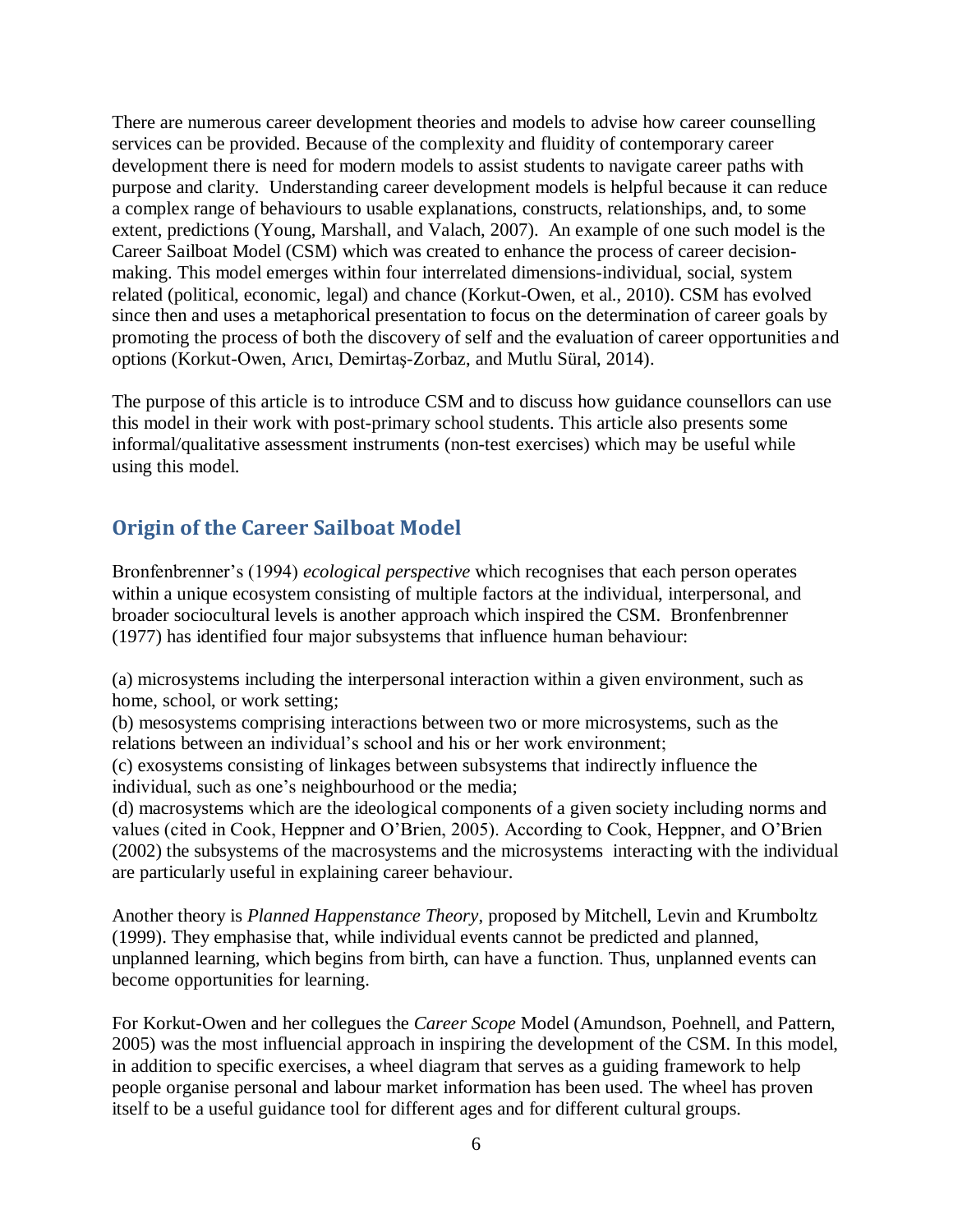This model was inspired by the work of many others including the *Systems Theory* of Patton and McMahon (2006). Systems theory examines the interconnections between internal and external variables that have an impact on a person's career development. The term 'influence' is deliberately used by developers of the Systems Theory as a dynamic term capable of reflecting both content and process components of career theory. Content influences include (a) interpersonal variables such as personality and age and (b) contextual variables that comprise both social influences, such as family, and environmental/societal influences, (such as geographic location).

*Constructivists* believe that there are multiple meanings and multiple realities to career development (Niles and Harris-Bowlsbey, 2013). Patton (2005) reported that from a constructivist perspective, developing career competencies involves more than just the cognitive activity of aligning self, occupational information and contextual information. It is the processing of this information which is crucial to the individual's construction and integration of knowledge and skills as relevant to him/herself. The individual's career story is the collection of images of the way the individual sees him or herself in the world. While the informational aspects of the self (e.g., interest, abilities) and of the world of work constitute the content of the story, it is the individual's constructions of these and the positioning of them within the story – the individual's narrative about self – which provides its uniqueness for each individual. And it is the individual's understanding of his/her role in the construction of the story that is a signal point for the authenticity of the learning process. Integral to this authenticity is the nature of the assessment processes applied. Accordingly, as was defined in the *constructivist perspective*, CSM was enhanced by means of the techniques whereby individuals compose their own stories and determine their own destination ports.

## **What is the Career Sailboat Model?**

According to Patton (2005) events, behaviours and attitudes can only be understood in connection with the context in which they are located. She reported that career decision-making is not a single event focused on choosing a career but rather is an ongoing process wherein an individual constructs a career. Career development is an interactive process, where the individual influences and is influenced by the social, cultural, and physical features of his or her environment (Whiston and Keller, 2004). Hence, the guidance counsellor should be aware of these factors and their potential effects for the individuals during the career development and decision making process. CSM was developed according to these categories and ideas, and from the theoretical approaches outlined above.

CSM uses the metaphorical presentation of a sailboat. It focuses on the determination of career goals and decision making following self-discovery and possible opportunities for the student. In the model, the career choice process is presented as a journey by a sailboat. Individuals are encouraged to view their goal as the destination or port at the end of a long sailing voyage. In this way the student's voyage can be seen as series of events requiring not only personal characteristics or traits and learned skills and but also the ability to cope with unforeseen and unplanned events much as a skipper would encounter in making a long sea voyage. This nautical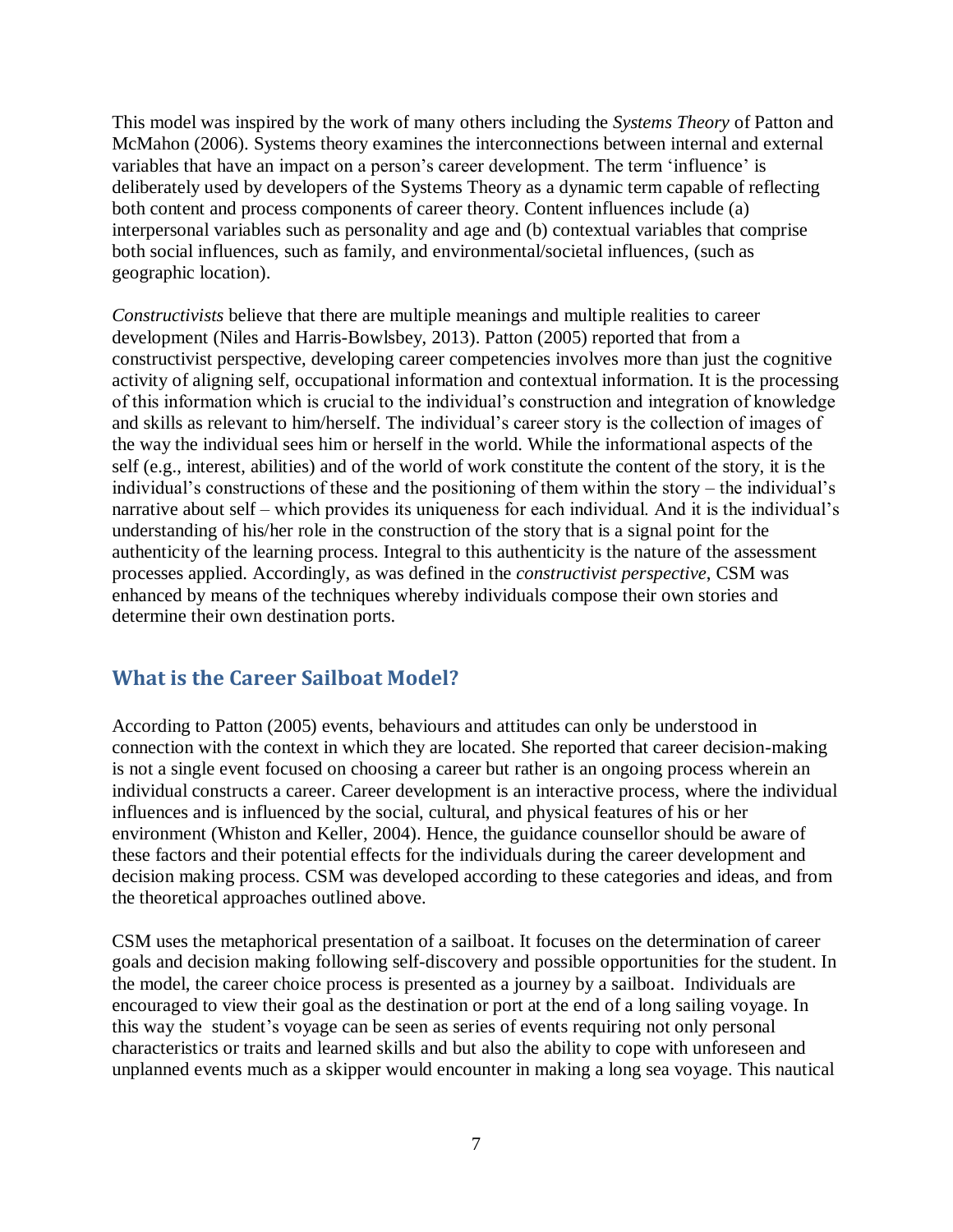metaphor is naturally appealing and understandable to individuals, both young and old. The model can be easily portrayed in a single image as below.



**Image 1**: Career Sailboat Model (Korkut-Owen et al., 2010).

*Individual/personal factors* which were outlined above are symbolised as the hull of career sailboat. The hull of the boat may be regarded as the principal component of the vessel into which all personal traits are poured and in which the career voyage will be made. Just as any sea captain would carefully evaluate the seaworthiness of his or her vessel before embarking on a long sea voyage, the careful examination of one's constellation of interests, abilities, achievement, personality and other factors becomes an essential starting place for using the CSM.

*Social factors* are portrayed as the mainsail. The Department of Education and Science' report (2009) highlights the important role of parents in assisting students to make career decisions. Students surveyed, reported that their parents helped them to make decisions about subject choices for the Junior Certificate (79%), and 67% reported that their parents helped them in choosing Leaving Certificate subjects. In another Department of Education and Science research report (2006) Access Officers highlighted the need to 'broaden'parents' knowledge, i.e. '*reduce the tendency of some parents to push their children towards a course because it leads to a specific profession or career path with which they are familiar'* (p.114). Young people are bombarded with strong messages - both spoken and implied - about what is acceptable and expected in their educational and career choices (Campbell, Ungar, and Dutton, 2008).

Although many instruments exist that permit a general evaluation of some of these social factors such as parental influence, effect of media on career choice and others, there is certainly much room for the development of new instruments which more clearly reflect the reality of Irish culture. For example, Rock (2010) conducted a study that attempted to identify the strongest predictors of intention to pursue higher education among a sample of Irish post-primary school students. The predictors investigated were school socio-economic status (SES), parental occupation, parental education, gender, family structure, and academic self-efficacy. The results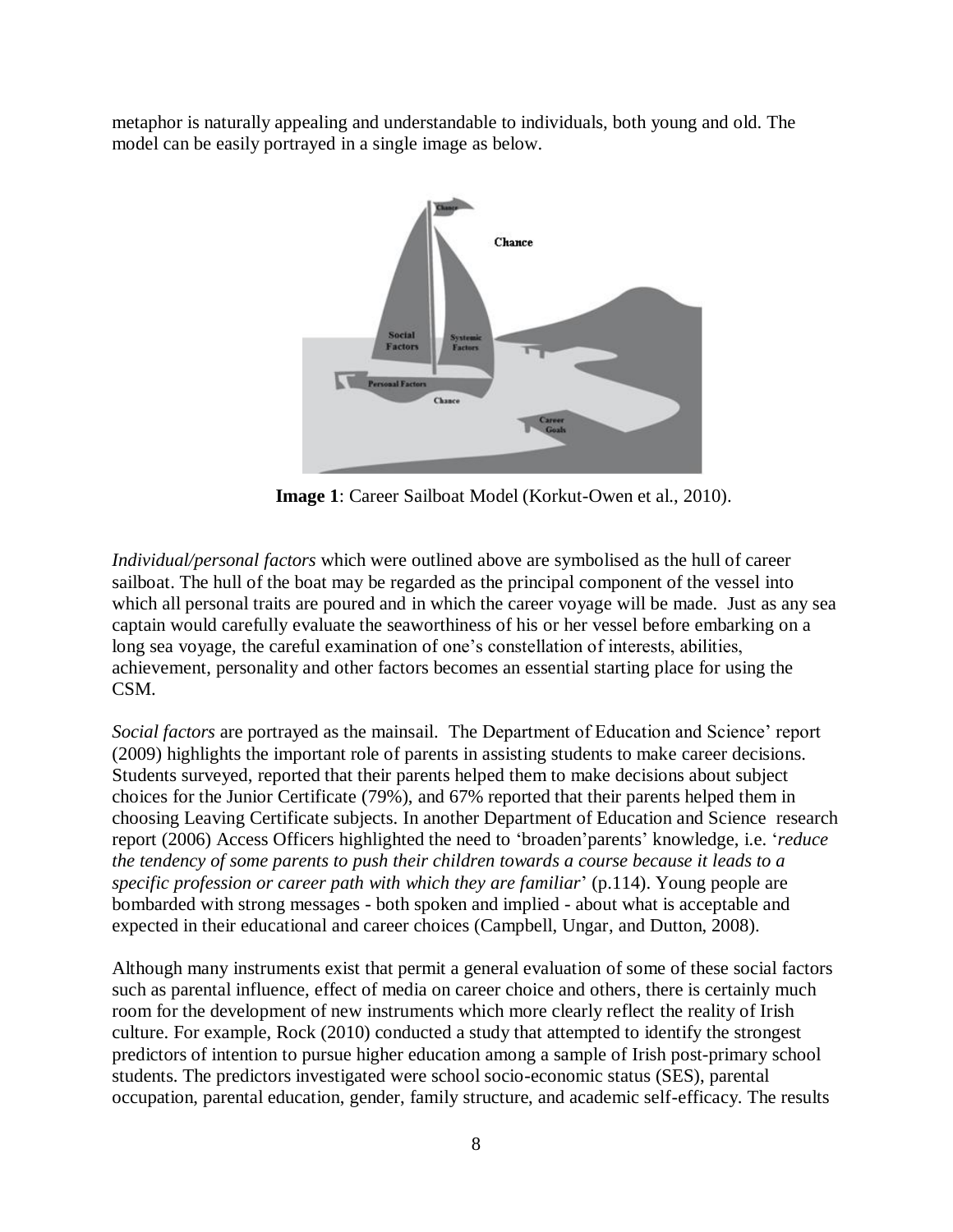of this study revealed that school socio-economic status was the only statistically significant predictor variable. This investigation demonstrated that parental occupation and parental educational levels were positively correlated with the school's SES which in turn correlated strongly with students' intention to pursue higher education.

The foresail of the vessel symbolizes the *system related factors*. According to the OECD (2014) employment rates are generally higher for individuals with a higher level of education. In Ireland an estimated 79% of individuals with at least a tertiary education have a paid job, compared with an estimated 35% for those without an upper secondary post-primary education**.** These factors, which represent systemic factors that are unique to each country, represent essential information needed by students as they navigate toward their career goals. The guidance counsellor's knowledge of these systemic factors is seen as a critical variable in assisting students as they plan their voyage toward a career. It must be emphasised that the guidance counsellor need not be in possession of a totally current and encyclopedic knowledge of career and job statistics which would be quite impossible. Rather, the guidance counsellor would be seen as a guide for the location or sources of this essential information. Examples of such sources would include the Central Statistics Office, (2014), Department of Education and Skills (2014), and Department of Jobs, Enterprise and Innovation (2014).

*The Chance* factor illustrated by wind and waves represents factors largely beyond an individual's control or the external factors which can influence career choice and progress toward a vocational goal. While wind and waves are always present for the sailor, it is when the wind rises up and the sea becomes high that their combined effects can become significant. Currents, temperature, atmospheric phenomena such as sea fog or icing and, of course, storms are all important factors. A fresh breeze hastens our arrival into port while significant windshifts may challenge one's navigation and sailing skills by requiring continuous tacking. A strong and unrelenting wind on the bow may halt forward progress altogether and even require the selection of an alternative port. Health conditions, natural events or unexpected coincidences may completely change the course of the sailboat.

## **Assessment in career counselling using the CSM**

The CSM easily permits the use of informal/qualitative assessment instruments for each dimension of the model. Assessment instruments and techniques are commonly divided into two broad categories as formal (tests, quantitative) and informal (non-test, qualitative). Both of these have advantages and disadvantages. The advantages of formal assesments are yielding more concrete results in a short timeframe. They make it easier to collect data from a large group but are limited as they ignore individual differences and personal meanings. The advantages of informal assesments include their low, if any, cost and easy availability. Also they may not require as much time to administer as formal assessments and can be less anxiety-producing for the students. A major limitation of informal assesments is that care must be used in the interpretation process.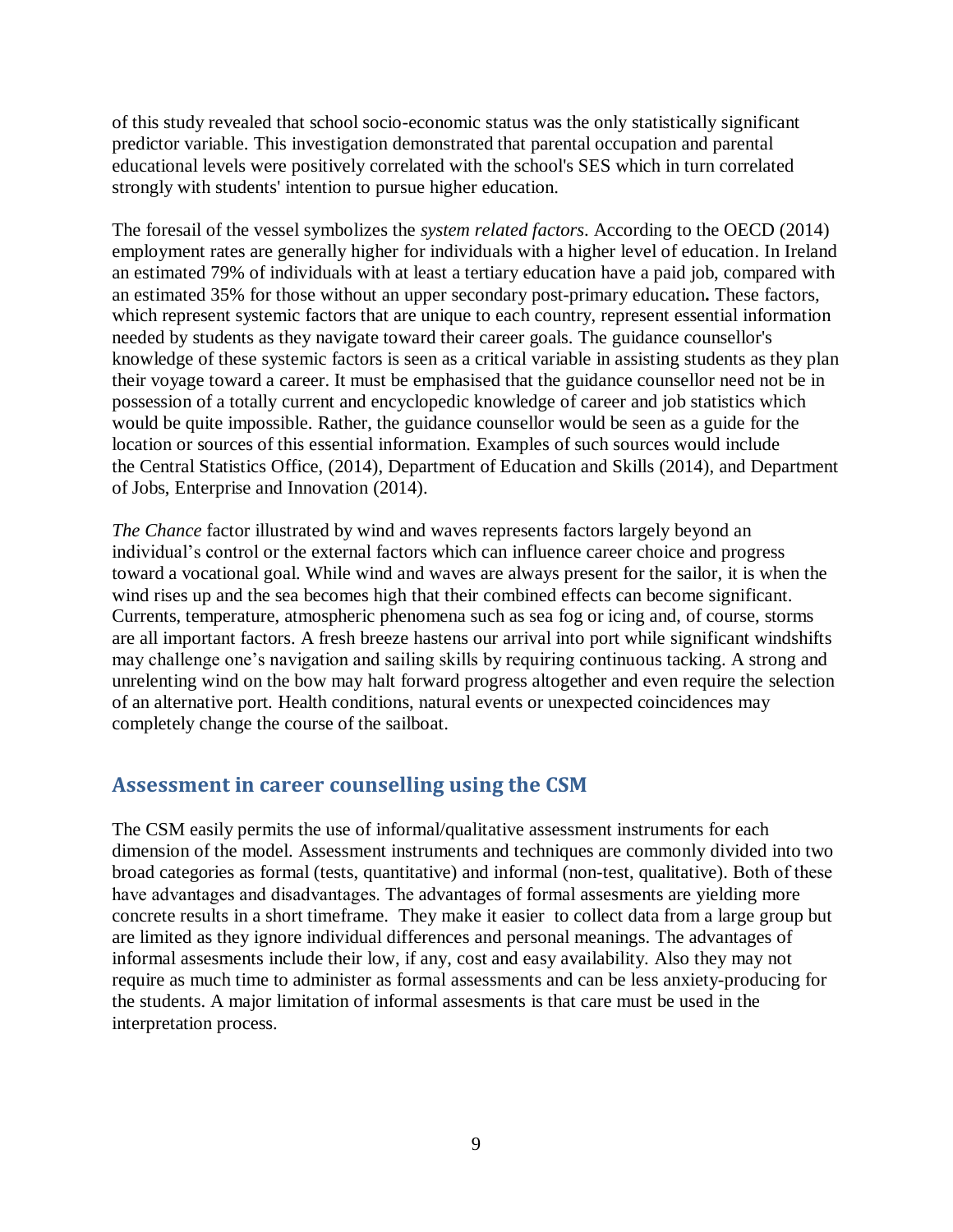#### **Informal assessment**

Informal assessment offers the opportunity for a student to learn about him/herself using methods that are flexible, openended, holistic, non-judgmental, and fun. Isaacson and Brown (1993) suggest that qualitative assessment is bounded by less rigid parameters than quantitative assessment in that they may not be guided by a standardised set of directions and there is little, if any, scoring. Where scoring is featured it is generally subjective. Savickas (1992) claims that qualitative assessment places emphasis on the counselling relationship rather than the delivery of the service. For example, the student becomes much more involved in the guidance counselling process as the assessment is grounded in their lived experience on which they are the expert, and from which they have a story to tell. Thus, the position of the student in the relationship is elevated from that of passive responder (Goldman, 1992) to that of active participant.

As guidance counsellors make increased use of qualitative assessment with the post modern shift from objectivity to subjectivity or from scores to stories (Savickas, 1993), this will ensure that the career counselling relationship will be defined differently and that the gap between personal and career counselling is reduced. In essence, qualitative assessment is intended to encourage students to tell their own career stories and uncover their subjective careers and life themes. According to Peavy (1998) guidance counsellors have the privilege of hearing many stories and scripts and then joining the storytellers in the task of reauthoring them toward more preferred futures. Thus, guidance counsellors who listen for life themes and stories act more as biographers who interpret lives in progress rather than as actuaries who count interests and abilities according to Savickas (1992). Qualitative assessment requires that the guidance counsellor is actively involved in the process from beginning to end. Unlike standardised test instruments, most qualitative assessment activities do not come with an instruction manual. McMahan and Patton (2002) give some suggestions to career counsellors who wish to incorporate greater use of qualitative assessment into their work with students. They advise:

- making the qualitative assessment fit for the student not the student fit the assessment,
- broaching the subject of using a qualitative assessment device tentatively, respectfully, and informatively,
- acknowledging that it is the student's prerogative to engage in the activity,
- debriefing/processing the activity,
- inviting feedback on qualitative assessment processes.

They also suggest that qualitative assessment devices may need to be altered from student to student to suit their individual needs.

#### **Some resources for informal techniques**

Some informal career assessment tools can be found in books as listed in the bibliography for this article (Amundson, Poehnell, and Pattern, 2005, Niles and Harris-Bowlsbey, 2013); and Universities' web pages (e.g., Columbia University Center for Career Education, 2014, Camosun College, Counselling Centre 2014; Scholarsbank of Oregon University, 2014). Goldman (1992) suggests that guidance counsellors can develop their own qualitative assessment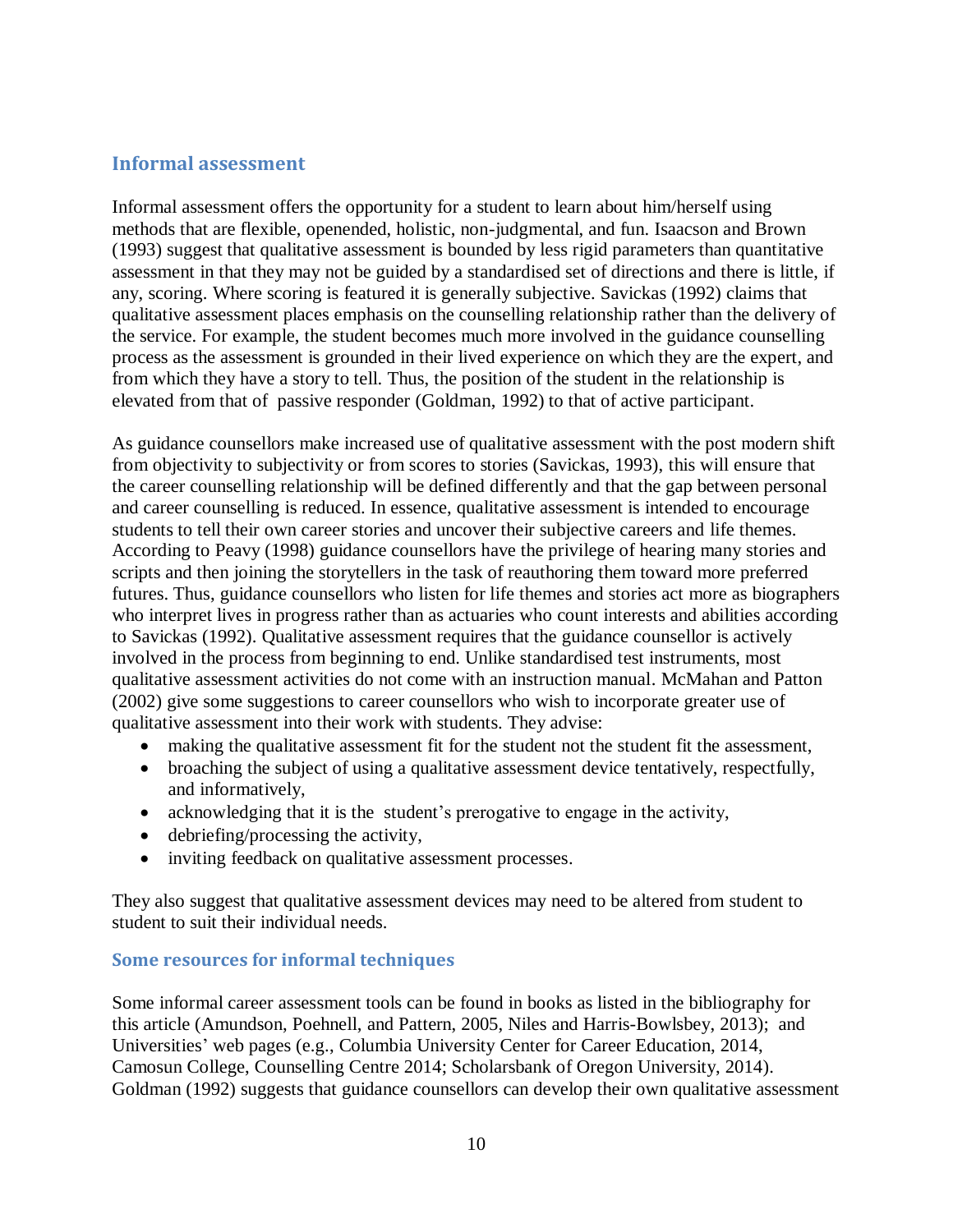processes according to their students' need, developmental level, cultural and political-legal realities. Table 1 presents some informal techniques and how they can be used.

### **Table 1:** *Some informal techniques*

*Card sorts* are possibly the most common form of qualitative assessment available to career guidance counsellors. What is widely referred to as the 'card sort' is commonly used as a combined assessment and counselling technique that stimulates students to project their idiosyncratic preferences when presented with simple and uncomplicated information. The card sort technique conventionally asks students to make judgments of stimulus items appearing on cards. Students may be asked to review a deck of cards in which each card displays an occupational title and then to place into two or more piles according to their interest. Most card sorts focus on a particular topic, for example occupations, work values, or motivation (Knowdell, 2014).

*Checklists* are a series of items that may relate to an individual's preferred work setting, job characteristics, work tasks, work values, or skills. Such a checklist may be developed by the guidance counsellor, or the they can borrow—with permission—one that someone else has developed. (Niles and Harris-Bowlsbey, 2013).

*Genograms*: A genogram, family tree, or occupational tree may uncover the patterns of family influence on a student. For example, information may be gathered on family values in relation to gender roles or education, the nature of family support, socioeconomic and ethnic background, and family patterns of decision making and coping with transition (Okocha, 1998).

*Games*: A game may be used with small or large groups to make individuals aware of realities related to career choice and planning. As part of such a game, an individual may be asked to play a specific role in a simulated environment or become subject to a variety of opportunities and setbacks represented on the game board (Niles and Harris-Bowlsbey, 2013).

*Time/Life line*: Constructing time/lifelines is useful for assisting students to review their life histories. This technique involves reflecting on key events in life and career and then charting good times and periods of distress. The visualisation of positive and negative events in different areas of life is expected to increase students' sense of wholeness and continuity (Amundson, 1998). Through a well-constructed time/lifeline, the patterns and themes of the student's life career may become more visible.

*Career fantasy*: A career fantasy is an activity in which a guidance counsellor asks one or more individuals to relax, close their eyes, and imagine an ideal day that includes for example, time at a worksite (Niles and Harris-Bowlsbey, 2013).

*Early recollection*: Students' early recollections often tell a great deal about the underlying direction and purpose of an individual's behavior and life outlook. Storied approaches are gaining ground in the world of career counselling. In processing the activity, the goal is for students to discern their life themes and discuss how they might extend into the future (Smith-Keller, 2007).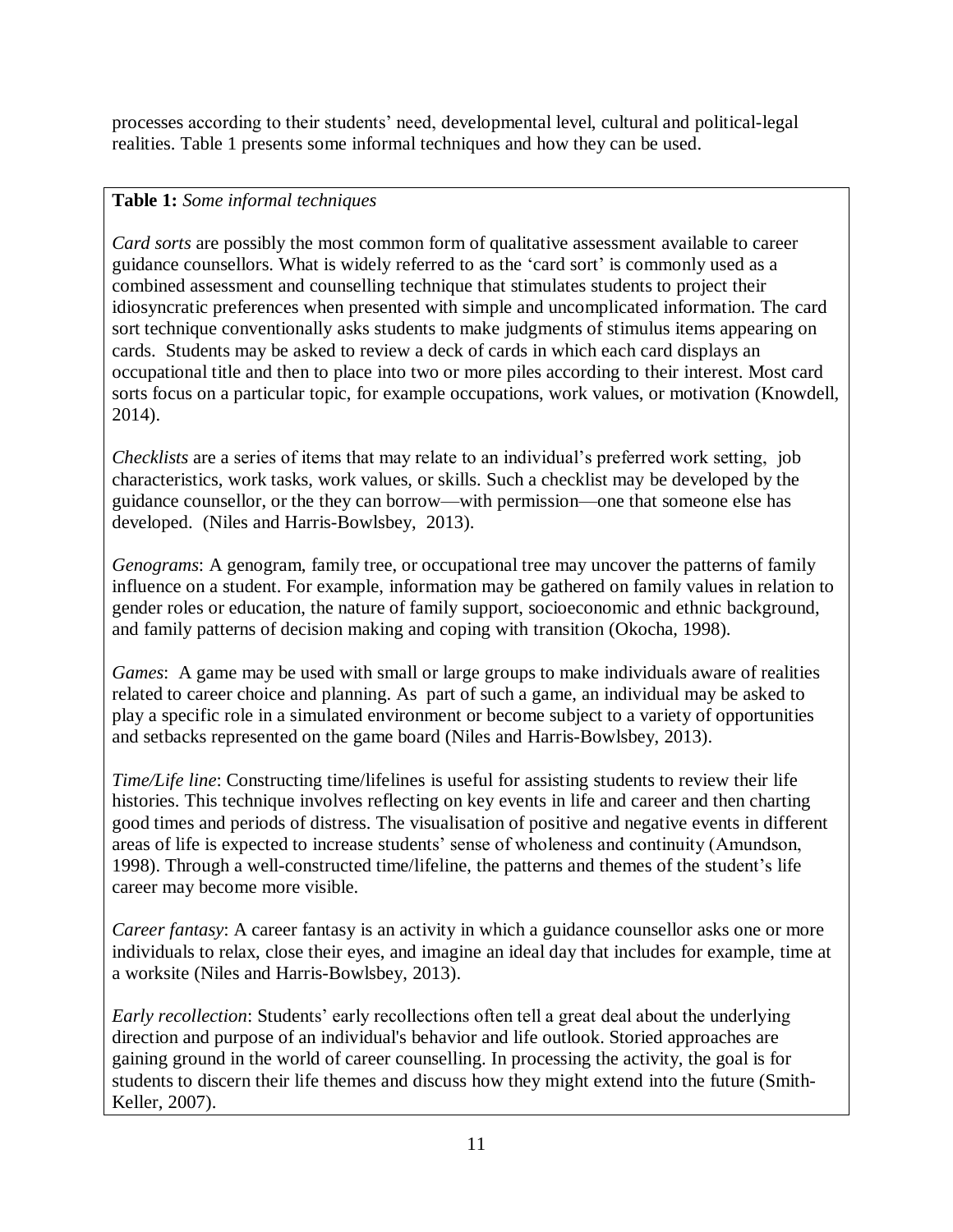*A life-space map* (Peavy, 1998) is a drawing or diagram by which the student and guidance counsellor work together to represent the student's ideas and feelings in a visual form. The process should be flexible, and the person should be encouraged to draw, use symbols, images, metaphors, icons, or write words or short sentences.

*A forced-choice activity* is one in which an individual is asked to make a choice between two options that are quite different from each other or to rank-order three or more activities. This kind of assessment may be applied to work values, job characteristics, and work settings (Niles and Harris-Bowlsbey, 2013).

*Self-report inventories (questionnaire)*: A self-report inventory is a type of test and is often presented in a paper-and-pencil format or may even be administered on a computer. A typical self-report inventory presents a number of questions or statements that may or may not describe certain qualities or characteristics of the test subject which can be career related.

*Metaphors:* A metaphor is a figure of speech in which two unrelated ideas are used together in such a way that the meaning of one of the ideas is superimposed and lends definition to the other (Amundson, 1997). Using metaphors would help guidance counsellors encourage student to think outside their current frame. Individuals tend to structure their world-view or career view around a relatively narrow range of metaphors. Metaphors can be used as an interpretive tool used to help individuals construct and make sense of their own career story (Inkson and Amundson, 2002).

In a sense, these strategies are like the tools that a craftsperson might use in putting together a new creation (Poehnell and Amundson, 2002). To become good at one's craft one needs to have the right set of tools and a vision for what might be possible (see Appendix 1).

#### **How CSM can be used?**

Students are introduced to this model as they begin the career guidance process. The concept of career choice and development is portrayed as a journey to be made as one seeks to arrive at a port of choice. Within this idea the specific assessment needs of the student are determined and assessment tools are invoked to provide the student with the necessary information to learn to sail his/her own boat. The process of making the trip requires far more than simply identifying a destination and informal techniques are used to assist the student gain new skills and insight into the process of selecting a destination port, planning the voyage, skillfully navigating the route and learning to anticipate difficulties likely to be encountered. This process utilises all the career counselling processes including self-knowledge, recognition of educational/professional possibilities and decision/career planning. A case study is provided (see Appendix 2).

Every student has different career stories, different strengths and weaknesses, different processing procedures about career decision. By the end of the process the students decide which port they want to reach and have at least a tentative idea of how to plan for completing such a trip. According to their sailboat's conditions they would decide to go to different ports which symbolise different careers or career group. Ireland follows the International Standard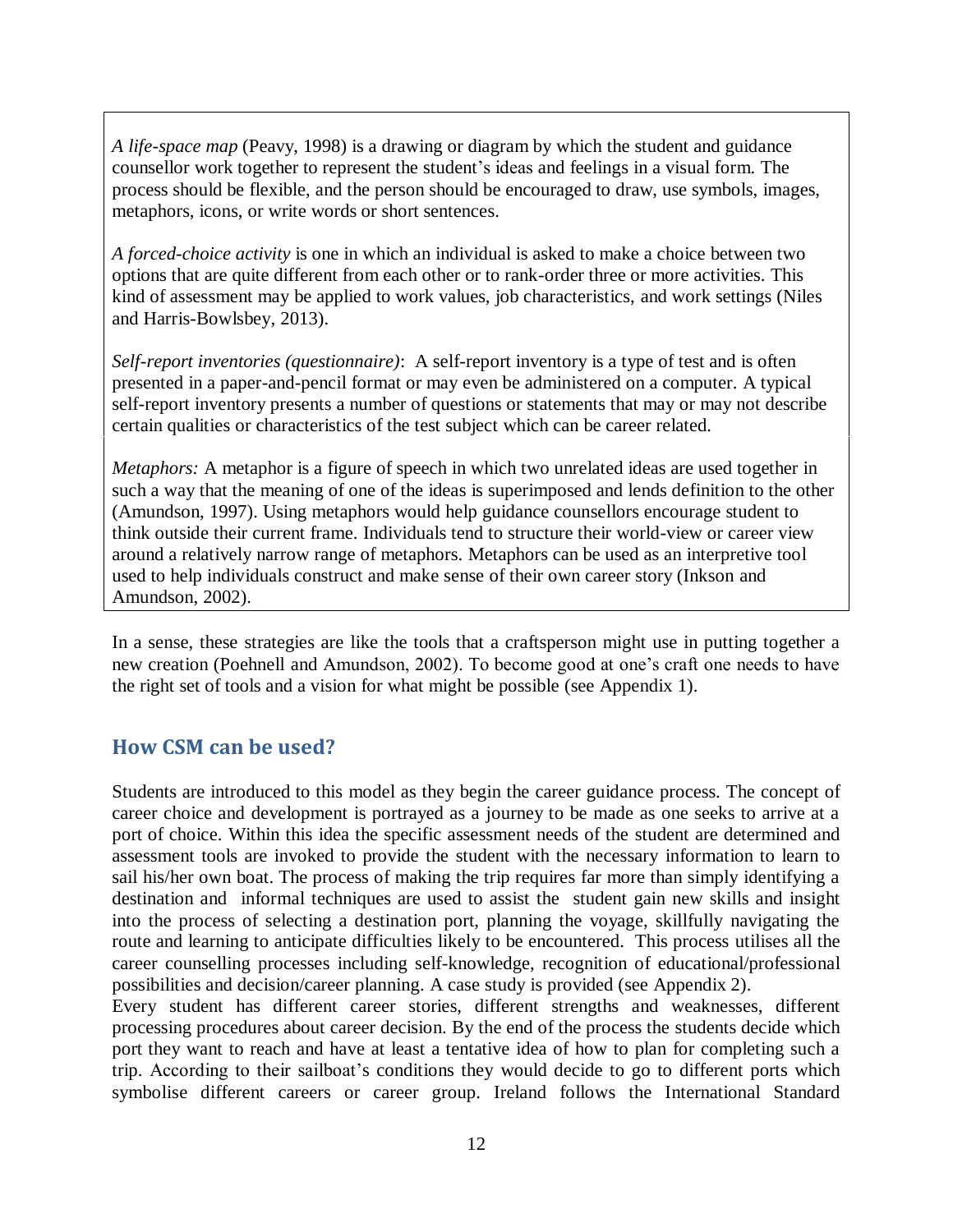Classification of Occupations (ISCO) (International Labour Organisation, 2010) which provides different career classifications and can be used as port names.

### **Discussion and Conclusion**

CSM was founded upon the process of decision-making which emerges within the four interrelated dimensions (individual, social, system related variables and chance). A series of informal assessment instruments can be developed or adapted by school guidance counsellors for investigating these factors. Using this model, post-primary school students can realise their own sailboat's characteristics and they can begin the voyage to the port (career) they desire. During this journey, because conditions can change, individuals are encouraged to continually assess their own position and remain aware that their ultimate destination may not necessarily be the one they initially selected. Like good sailors, one must retain the ability to remain flexible in order to successfully complete the voyage. It should be reminded that two things are needed for a trip; a destination and a means of getting there. The destination may evolve and change but the model also includes ways of evaluating the condition of the boat and then making it as strong and seaworthy as possible as the person plans to start the trip.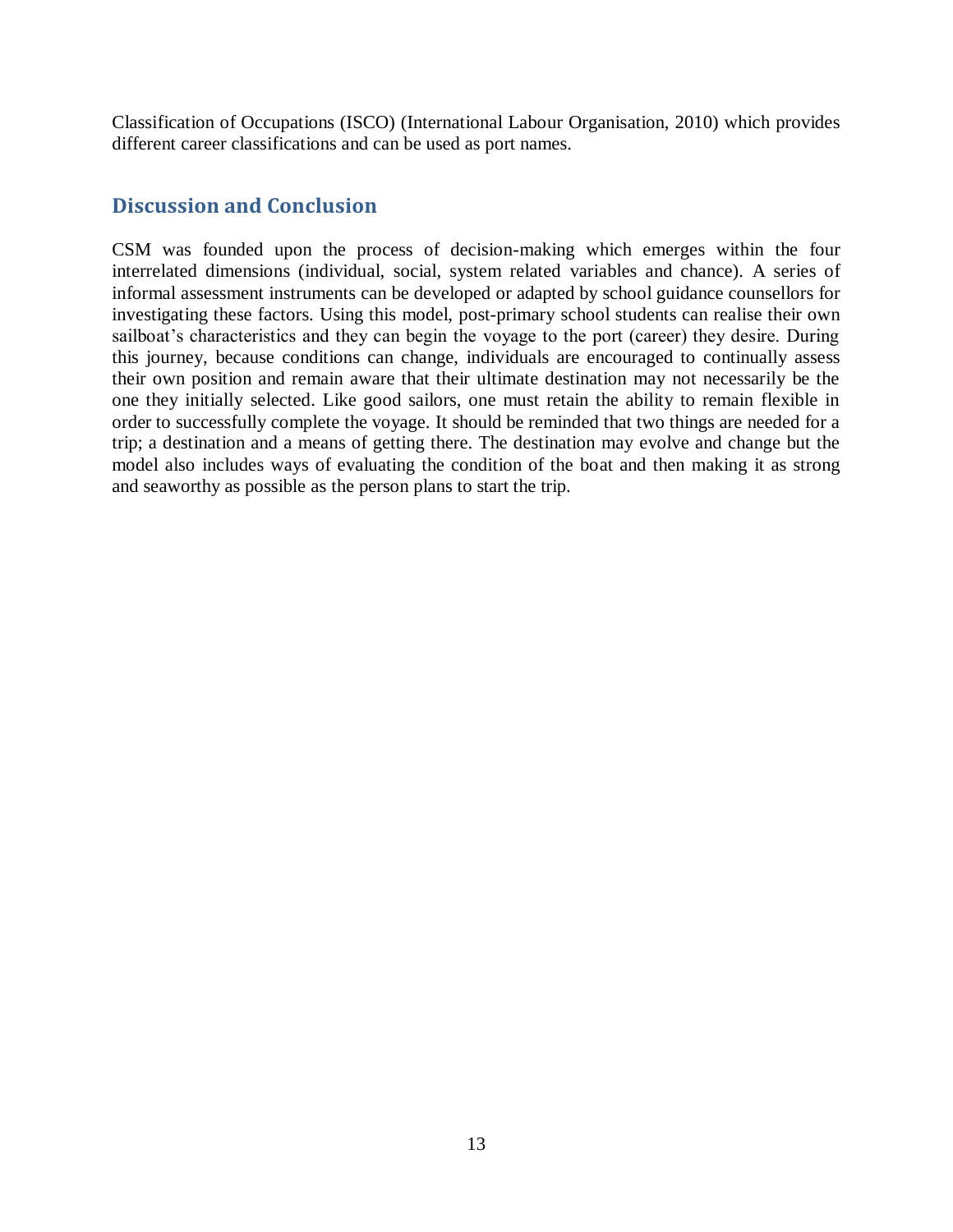## **Biography**

**Fidan Korkut-Owen**, Ph.D**.,** *is a retired professor of the Counselling Programme at Hacettepe University, Ankara, Turkey. Dr. Korkut-Owen had been a visiting professor at the University of North Carolina at Greensboro and at Morehead State University. Her research interests include the fields of prevention, wellness, guidance counsellor education, and career counselling. She has been serving as editor of the Turkish Psychological Counselling and Guidance Journal since 2009. She is a certified Global Career Development Facilitator instructor.* 

**Selen Demirtas-Zorbaz** *is a research assistant in Hacettepe University, Turkey. She has her bachelor's degree in counselling in 2008 and master's degree in 2011. She is completing her PhD thesis which is about school adjustment in elementary school students. She also worked as a secretary of education in the Turkish Counselling and Guidance Association between 2010 and 2013. She gained a scholarship from the Turkish Council of Higher Education and came to Eastern Michigan University as a visitor scholar.* 

**Tansu Mutlu–Süral** *is a Ph.D. candidate in the Psychological Counselling and Guidance (PCG) at Middle East Technical University, Ankara, Turkey. After earning a BA with honours in PCG from Ankara University, she has received an MA degree in the same programme from Hacettepe University.For the past four years, she has been working as a research and teaching assistant at the PCGProgram at Eskişehir Osmangazi University. Her primary research interests include career counselling, positive psychology, guidance counsellor education, supervision, and computer assisted career guidance systems.* 

#### **Acknowledgements**

We would like to thank Dean W. Owen for his feedback on this manuscript.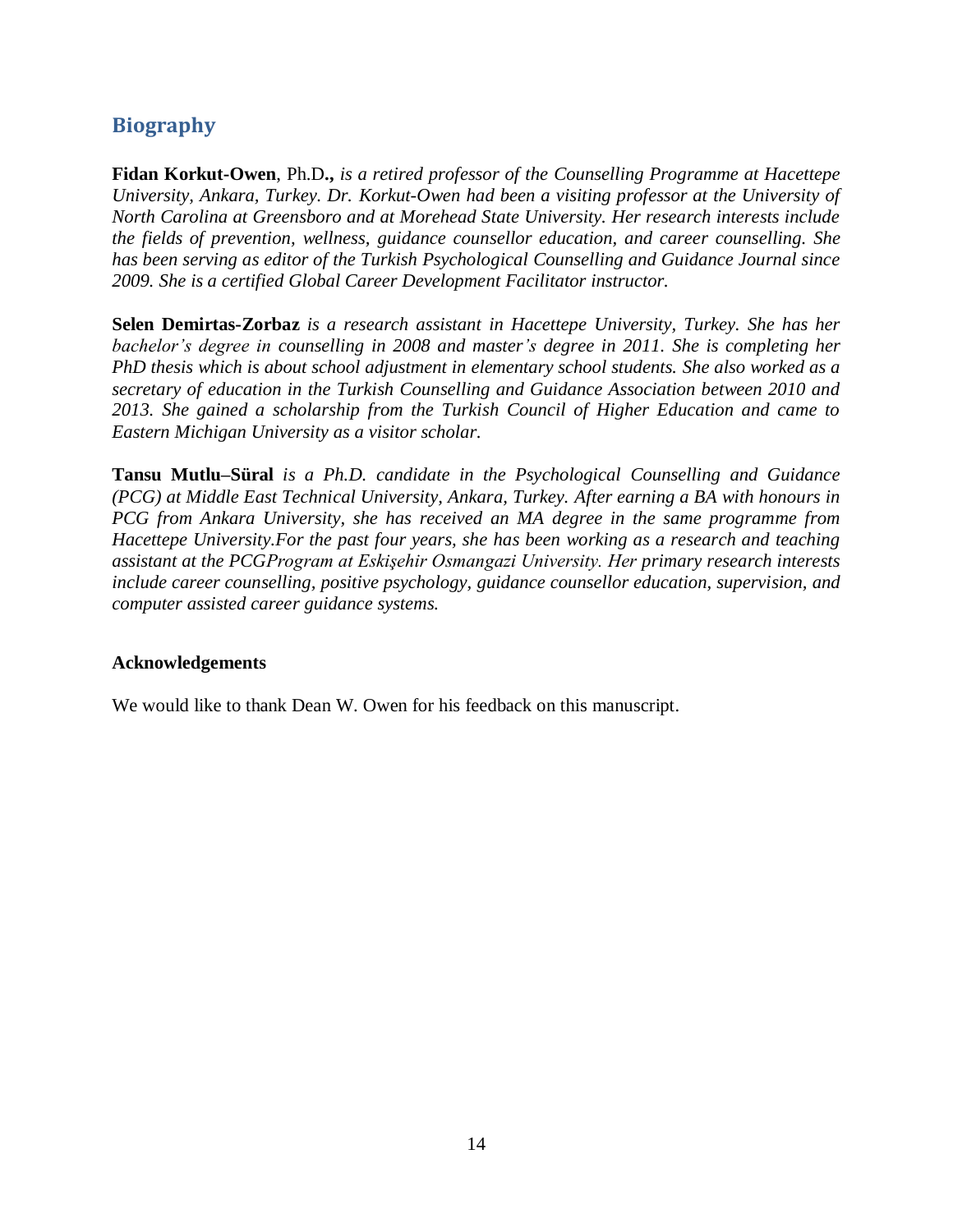#### **References**

- Amundson, N. (1997). Myths, metaphors, and moxie: The 3Ms of career counseling, *Journal of Employment Counseling, 2,* 76-84.
- Amundson, N. (1998). A model of career training in international contexts. *Orientación y Sociedad*, *8*, 1-9.
- Amundson, N., Poehnell, G., & Pattern, M. (2005). *Careerscope: Looking in, looking out, looking around*. Richmond, BC: Ergon Communications
- Bandura, A., Barbaranelli, C., Caprara, G.V., & Pastorelli, C. (2001). Self-efficacy beliefs as shapers of children's aspirations and career trajectories. *Child Development*, *72*, 187-206.
- Bright, J., Pryor, R. & Harpham, L. (2004). The role of chance events in career decision making, *Journal of Vocational Behavior*, *66* (3), 561-576.
- Bronfenbrenner, U. (1994). Ecological models of human development. Retrieved 8 September 2010 from<http://www.psy.cmu.edu/~siegler/35bronfebrenner94.pdf>
- Camosun College, Counselling Centre 2014). Career assessment http://camosun.ca/services/counselling/documents/camosun-career-assessment.pdf
- Campbell, C., Ungar, M., & Dutton, P. (2008). *The decade after high school: A parents' guide*. Toronto: The Canadian Education and Research Institute for Counselling. Retrieved 16 July 2014 from [http://www.ceric.ca/documents/The%20Decade%20After%20High%20School%20-](http://www.ceric.ca/documents/The%20Decade%20After%20High%20School%20-%20eParentsGuide.pdf) [%20eParentsGuide.pdf](http://www.ceric.ca/documents/The%20Decade%20After%20High%20School%20-%20eParentsGuide.pdf)
- Central Statistics Office (2014). Central Statistics Office, Retrieved 2 August 2014 from <http://www.cso.ie/en/releasesandpublications/er/lr/liveregisterjuly2014/#.U95Y1E10zV0>
- Columbia University Center for Career Education (2014). Career resources. Retrieved 2 August 2014 from http://www.careereducation.columbia.edu/resources
- Cook, E. P., Heppner, M. J., & O.Brien, K. M. (2002).Career development of women of color and white women: Assumptions, conceptualization, and interventions from an ecological perspective. *Career Development Quarterly 50*(4), 291-305.
- Cook, E. P., Heppner, M. J., & O'Brien, K. M., (2005). Multicultural influences in women's career development: An ecological perspective. *Journal of Multicultural Counseling and Development 33*(3); 165-179.
- Department of Education and Skills (2014). Higher education. Retrieved 21 July 2014 from <http://www.education.ie/en/The-Education-System/Higher-Education/>
- Department of Jobs, Enterprise and Innovation (2014). Employment**,** Retrieved 1 August 2014 *<http://www.djei.ie/sitemap/employmentrights.htm>*
- Department of Education and Science (2005). Guidelines for Second-Level Schools on the Implications of Section 9(c) of the Education Act 1998, Relating to Students' Access to Appropriate Guidance. Retrieved 12 June 2014 from

[http://www.ncge.ie/uploads/pp\\_guidelines\\_second\\_level\\_schools\\_9c.pdf](http://www.ncge.ie/uploads/pp_guidelines_second_level_schools_9c.pdf)

- Department of Education and Science (2006). *Review of guidance in second level school* Retrieved 12 June 2014 from [http://www.education.ie/en/Publications/Inspection-Reports-](http://www.education.ie/en/Publications/Inspection-Reports-Publications/Evaluation-Reports-Guidelines/Review-of-Guidance-in-Second-Level-Schools.pdf)[Publications/Evaluation-Reports-Guidelines/Review-of-Guidance-in-Second-Level-Schools.pdf](http://www.education.ie/en/Publications/Inspection-Reports-Publications/Evaluation-Reports-Guidelines/Review-of-Guidance-in-Second-Level-Schools.pdf)
- Department of Education and Science (2009). *Looking at guidance*, Retrieved 12 June 2014 [http://www.education.ie/en/Publications/Inspection-Reports-Publications/Evaluation-](http://www.education.ie/en/Publications/Inspection-Reports-Publications/Evaluation-Reports-Guidelines/insp_looking_at_guidance_pdf.pdf)[Reports-Guidelines/insp\\_looking\\_at\\_guidance\\_pdf.pdf](http://www.education.ie/en/Publications/Inspection-Reports-Publications/Evaluation-Reports-Guidelines/insp_looking_at_guidance_pdf.pdf)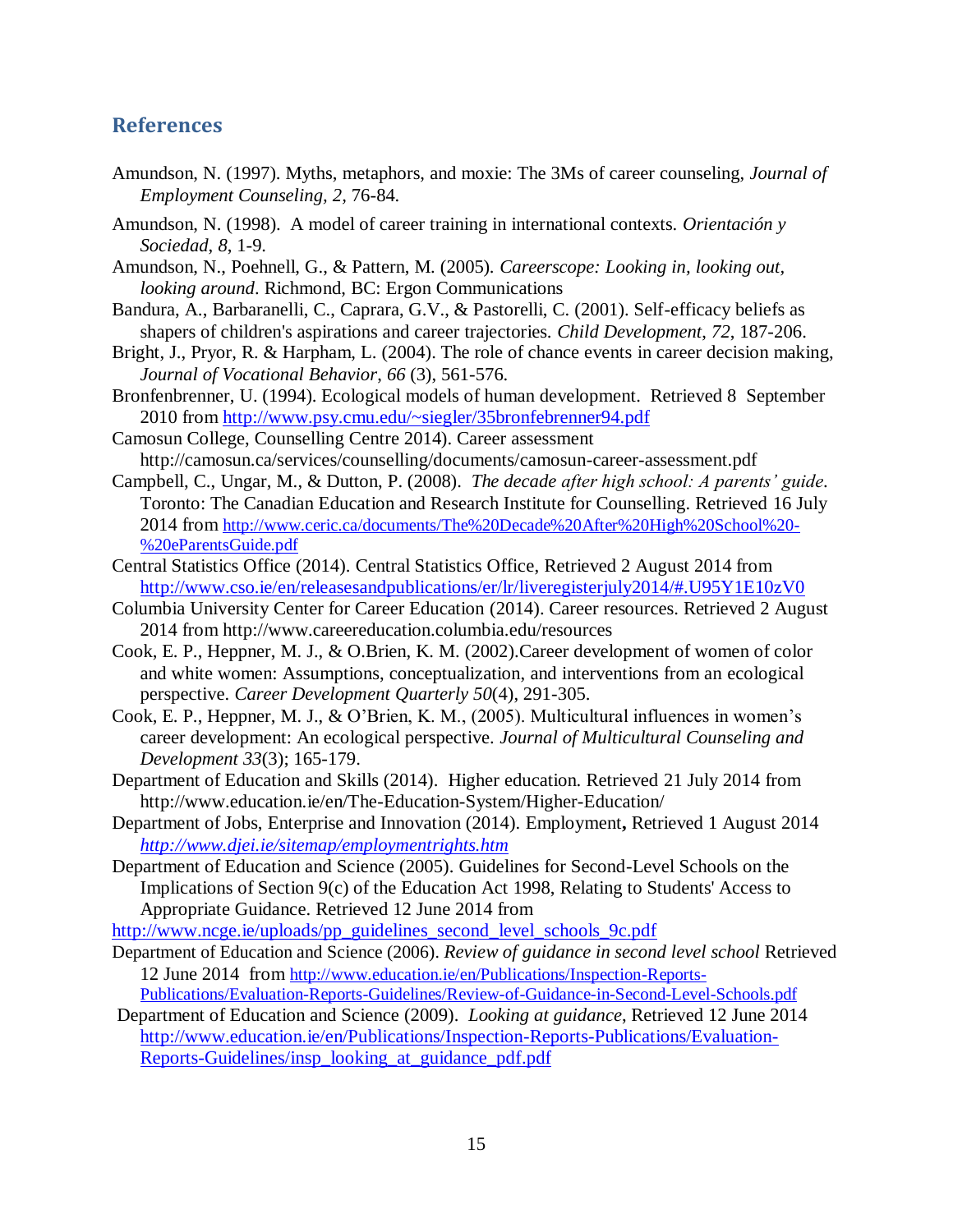- Donnay, D. A. C., & Borgen, F. H. (1996). Validity, structure, and content of the 1994 Strong Interest Inventory. *Journal of Counseling Psychology, 43*, 275-291. doi:10.1037/0022- 0167.43.3.275
- Ferry, N. M. (2006). Factors influencing career choice of adolescents and young adults in rural Pennsylvania. *Journal of Extension, 44*(3), Article Number 3RIB7. Retrieved July 14, 2014 from <http://www.joe.org/joe/2006june/rb7p.shtml>
- Goldman, L. (1992). Qualitative assessment: An approach for counselors. *Journal of Counseling and Development, 70*, 616-621.
- Holland, J. L. (1959). A theory of vocational choice. *Journal of Counseling Psychology, 6*(1), 35-45. [http://dx.doi.org/10.1037/h0040767](http://psycnet.apa.org/doi/10.1037/h0040767)
- Inkson, K., & Amundson, N. (2002). Career metaphors and their application in theory and counselling practice. *Journal of Employment Counseling, 29,* 98-108.
- International Labor Organization (2010). ISCO International Standard Classification of Occupations. Retrieved 12 August 2014 from <http://www.ilo.org/public/english/bureau/stat/isco/isco08/>
- Isaacson, L. E., & Brown, D. (1993). *Career information, career counseling, and career development* (5th ed.). NY: Allyn & Bacon.
- Knowdell, R. L. (2014). Knowdell career assessment instruments, Retrieved 1 August 2014 from [http://www.careernetwork.org/Career\\_Assessments.cfm](http://www.careernetwork.org/Career_Assessments.cfm)
- Korkut-Owen, F. (2008). Meslek seçimini etkileyen etmenler [Factors influencing career choice] (Ed. R. Özyürek) *Mesleki Yolculuk* [Career Journey] (pp.1-16), Ankara: Ulusal Ajans.
- Korkut-Owen, F. , Açıkel, M., Arıcı, F., Çağ, P., Demirtaş, S., Emir, E. (2010). Kariyer danışmanlığı için bir model önerisi: Kariyer Yelkenlisi Modeli, [A suggested model for career counselling: Career Sailboat Model], *12.Rehberlik Sempozyumu*, AREL Okulları, İstanbul, 27 Mart 2010.
- Korkut-Owen, F. , Arıcı, F., Demirtaş–Zorbaş, S., & Mutlu, T. (2014). *Using the Career Sailboat Model to facilitate career planning and decision-making with young adults*. [http://www.ncda.org/aws/NCDA/pt/sd/news\\_article/84862/\\_PARENT/layout\\_details\\_cc/fals](http://www.ncda.org/aws/NCDA/pt/sd/news_article/84862/_PARENT/layout_details_cc/false#sthash.RL95JziP.dpuf) [e#sthash.RL95JziP.dpuf](http://www.ncda.org/aws/NCDA/pt/sd/news_article/84862/_PARENT/layout_details_cc/false#sthash.RL95JziP.dpuf)
- McMahon, M., & Patton, W. (2002). Using qualitative assessment in career counselling. *International Journal of Educational and Vocational Guidance,* (1), 51-66.
- Mitchell, K.E., Levin, A.S. & Krumboltz, J.D. (1999). Planned Happenstance: Constructing unexpected career opportunities. *Journal of Counselling and Development*, *77*(2), 115.24.
- National Centre for Guidance in Education, NCGE (2004). *Planning the school guidance Programme*, Retrieved 16 June 2014 from [http://www.ncge.ie/uploads/Pl\\_Sch\\_Gui\\_prog\\_leaf.pdf](http://www.ncge.ie/uploads/Pl_Sch_Gui_prog_leaf.pdf)
- Niles, S.G. & Harris-Bowlsbey J. (2013). *Career development interventions in the 21st century* (4th Edition). New Jersey: Pearson.
- Organization for Economic Co-operation and Development (2014). *OECD better life index: Ireland.* Retrieved 1 August 2014 from <http://www.oecdbetterlifeindex.org/countries/ireland/>
- Organization for Economic Co-operation and Development (2002). *OECD review of career guidance policies: Ireland country note.* Retrieved 1 August 2014 from [www.ncge.ie/uploads/OECD.doc.pdf](http://www.ncge.ie/uploads/OECD.doc.pdf)
- Okocha, A. A. G. (1998). Using qualitative appraisal strategies in career counselling. *Journal of Employment Counselling, 35,* 151-159.
- Patton, W. (2005). A postmodern approach to career education: What does it look like? *Perspectives in Education 23*(2), 21-28.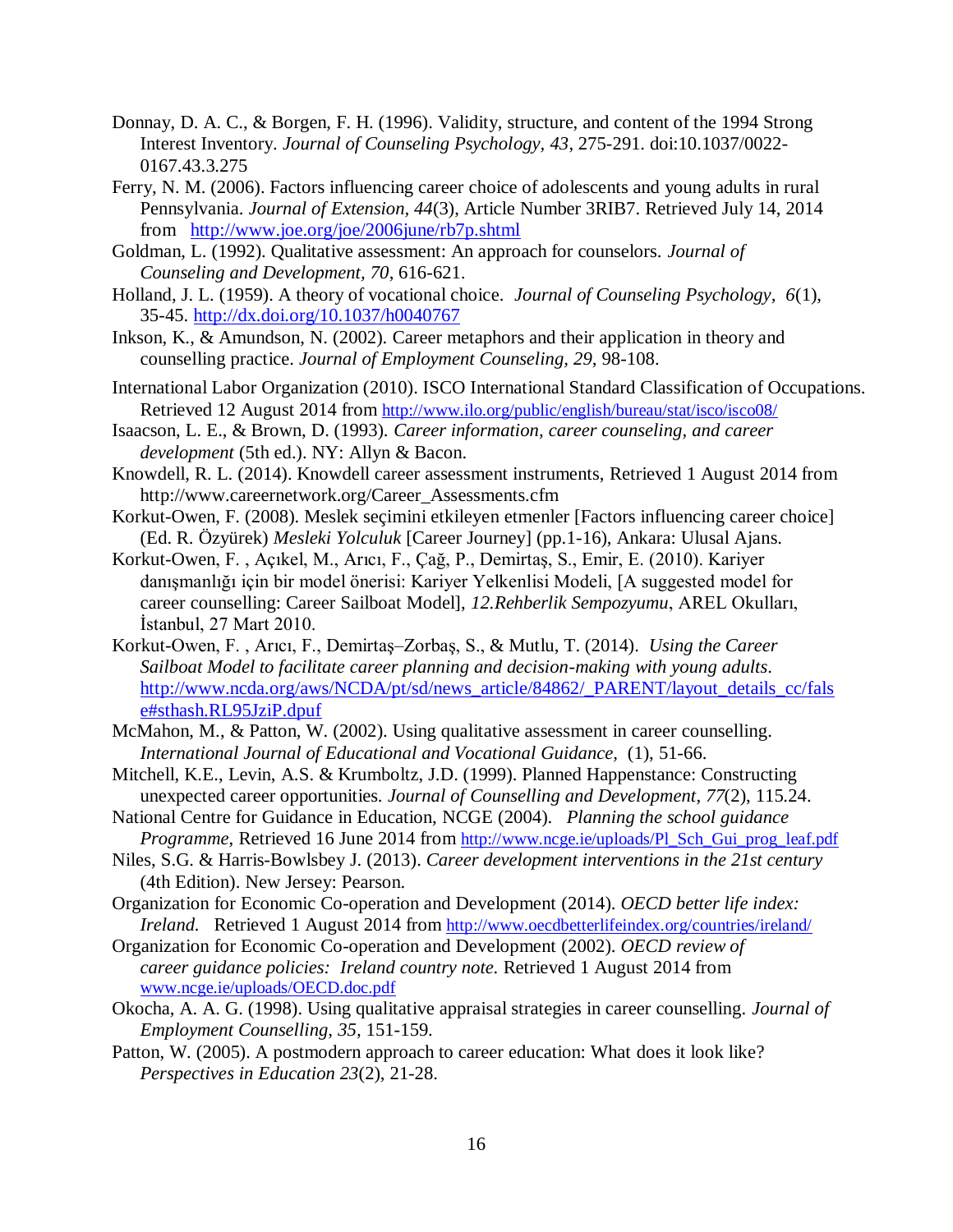- Patton, W. & McMahon, M. (2006). The systems theory framework of career development and counselling: Connecting theory and practice. *International Journal for the Advancement of Counselling 28(*2)153-166.
- Peavy, R. V. (1998). *SocioDynamic Counselling. A Constructivist Perspective*. Victoria, BC, Canada: Trafford.
- Poehnell, G. & Amundson, N. (2002). CareerCraft: Engaging with, energizing, and empowering career creativity. Eds. M. Peiperl, M. Arthur and N. Anand. (pp. 105-122) *Career creativity: Explorations in the remaking of work*. Oxford, UK: Oxford University Press.
- Rock, C. (2010). Irish secondary school students' intention to pursue higher education: An investigation to identify the strongest predictors, *Student Psychology Journal, 1,* 77-93. Retrieved July 18 2014 from

[http://psychology.tcd.ie/spj/past\\_issues/issue01/Empirical%20Studies/IRISH%20SECONDA](http://psychology.tcd.ie/spj/past_issues/issue01/Empirical%20Studies/IRISH%20SECONDARY%20SCHOOL%20STUDENTS%20INTENTION%20TO%20PURSUE%20HIGHER%20EDUCATION%20AN%20INVESTIGATION%20TO%20IDENTIFY%20THE%20STRONGEST%20PREDICTORS.pdf) [RY%20SCHOOL%20STUDENTS%20INTENTION%20TO%20PURSUE%20HIGHER%2](http://psychology.tcd.ie/spj/past_issues/issue01/Empirical%20Studies/IRISH%20SECONDARY%20SCHOOL%20STUDENTS%20INTENTION%20TO%20PURSUE%20HIGHER%20EDUCATION%20AN%20INVESTIGATION%20TO%20IDENTIFY%20THE%20STRONGEST%20PREDICTORS.pdf) [0EDUCATION%20AN%20INVESTIGATION%20TO%20IDENTIFY%20THE%20STRO](http://psychology.tcd.ie/spj/past_issues/issue01/Empirical%20Studies/IRISH%20SECONDARY%20SCHOOL%20STUDENTS%20INTENTION%20TO%20PURSUE%20HIGHER%20EDUCATION%20AN%20INVESTIGATION%20TO%20IDENTIFY%20THE%20STRONGEST%20PREDICTORS.pdf) [NGEST%20PREDICTORS.pdf](http://psychology.tcd.ie/spj/past_issues/issue01/Empirical%20Studies/IRISH%20SECONDARY%20SCHOOL%20STUDENTS%20INTENTION%20TO%20PURSUE%20HIGHER%20EDUCATION%20AN%20INVESTIGATION%20TO%20IDENTIFY%20THE%20STRONGEST%20PREDICTORS.pdf)

- Savickas, M. L. (1991). The meaning of work and love: Career issues and interventions. *Career Development Quarterly, 39*, 315-324.
- Savickas, M. L. (1992). New directions in career assessment. In D. H. Montross & C. J. Shinkman (Eds.), *Career development: Theory and practice* (pp. 336–355). Springfield, IL: Charles C Thomas.
- Savickas, M, L. (1993). Career counseling in the postmodern era. *Journal of Cognitive Psychotherapy: An International Quarterly*, *7*, 205-215
- Scholarsbank of Oregon University (2014). *Thinking about your future jobs or career: A questionnaire*. Retrieved 22 July 2014 from https://scholarsbank.uoregon.edu/xmlui/bitstream/handle/1794/1032/Careers questionnaire.doc?sequence=9
- Smith-Keller, K. (2007). -The role of early recollections in career counselling, 10/01/2007 [http://www.ncda.org/aws/NCDA/pt/sd/news\\_article/5394/\\_PARENT/layout\\_details\\_cc/false](http://www.ncda.org/aws/NCDA/pt/sd/news_article/5394/_PARENT/layout_details_cc/false#sthash.lmk6LTxa.dpuf) [#sthash.lmk6LTxa.dpuf](http://www.ncda.org/aws/NCDA/pt/sd/news_article/5394/_PARENT/layout_details_cc/false#sthash.lmk6LTxa.dpuf)
- Super, D.E. (1980). A life span life space approach to career development. *Journal of Vocational Behavior, 16(3),* 282-298.
- Tang, M., Pan, W., & Newmeyer, M.D. (2008). Factors influencing high school students'career aspirations, *Professional School Counselling, 11*, 285-295. Retrieved 18 July 2014 from [http://www.biomedsearch.com/article/Factors-influencing-high-school](http://www.biomedsearch.com/article/Factors-influencing-high-school-students/180860877.html)[students/180860877.html](http://www.biomedsearch.com/article/Factors-influencing-high-school-students/180860877.html)
- Tiedeman, D. V., & O'Hara, R. (1963). *Career development: Choice and adjustment.* New York: College Entrance Examination Board.
- Watts, A. G. (2004). Why career development matters? CareersEngland. Retrieved 18 July 2014 from http://career.ibu.edu.ba/assets/userfiles/career/why\_career\_development\_matters.pdf
- Watts, T. (2003). *Working connections: OECD observations*. Ottawa: Canadian Career Development, Canada
- Whiston, S.C. & Keller, B.K. (2004). The influences of the family of origin on career development: A review and analysis**,** *The Counselling Psychologist* 2004; 32; 493-568 DOI: 10.1177/0011000004265660
- Young, R. A., Marshall, S. K., & Valach, L. (2007). Making career theories more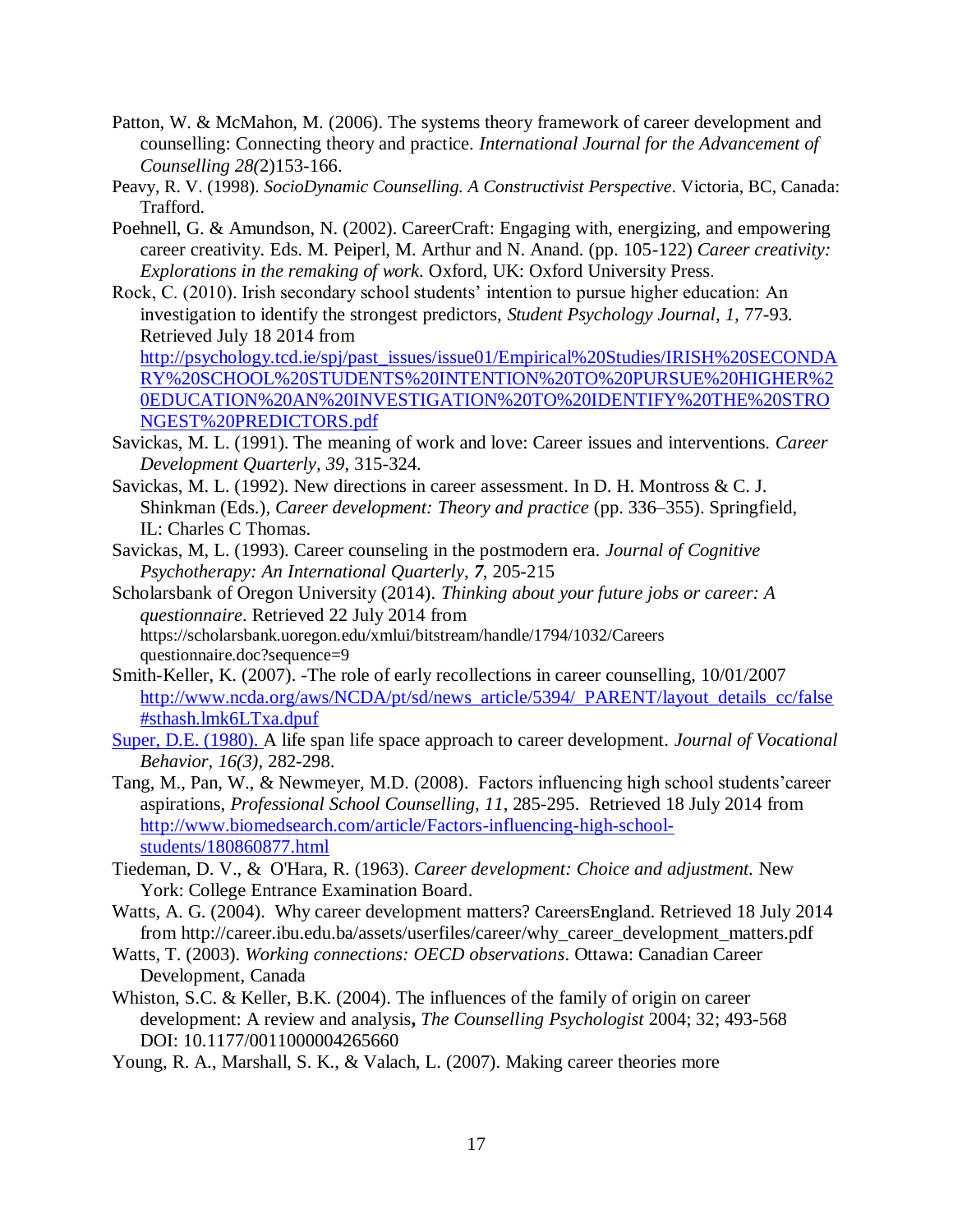culturally sensitive: Implications for counselling. *The Career Development Quarterly, 56*(1), 4-18, Retrieved 14 July 2014, [http://www.counselling.org/docs/david-kaplan's-files/young-r-](http://www.counselling.org/docs/david-kaplan) [.pdf?sfvrsn=2](http://www.counselling.org/docs/david-kaplan)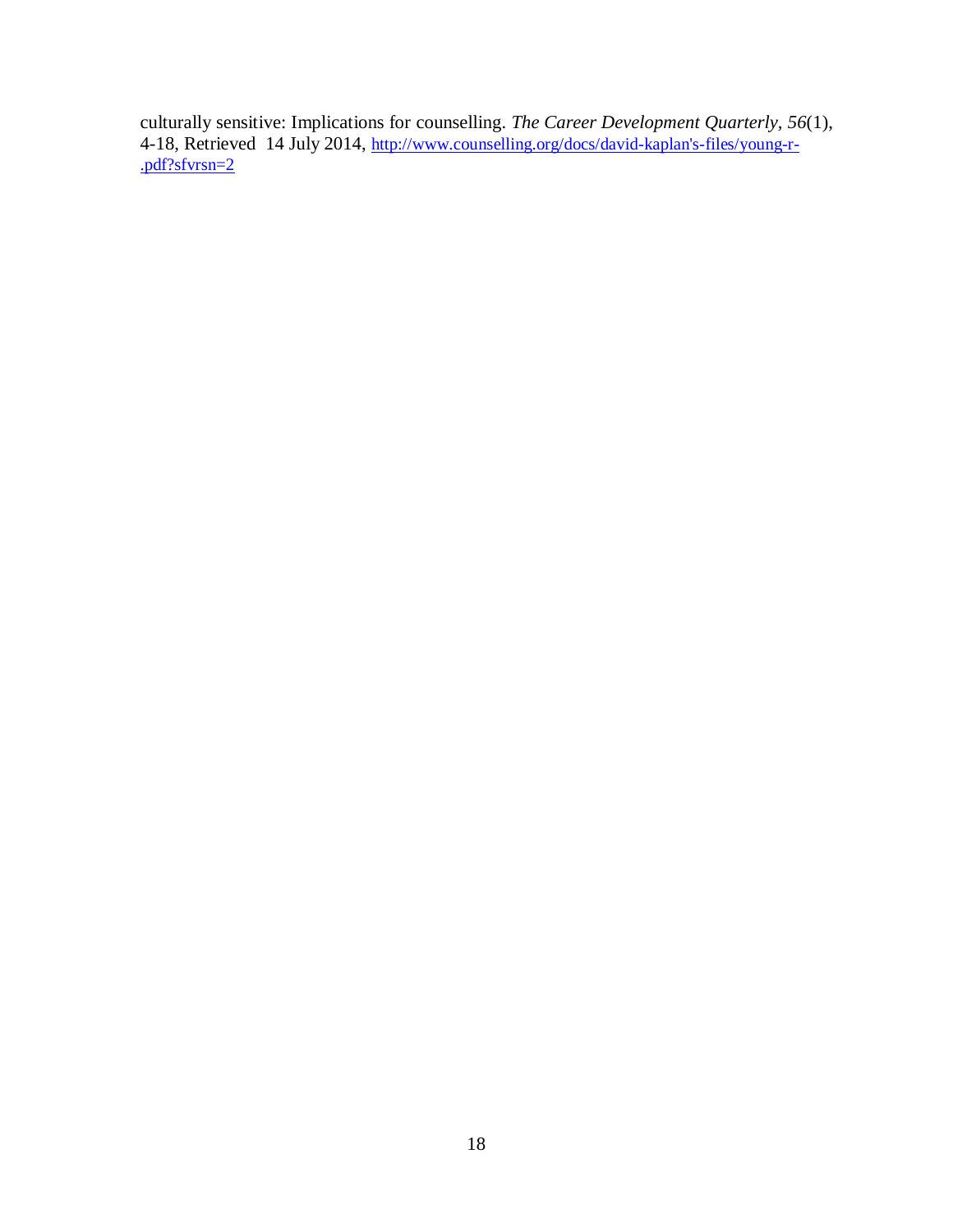## **Appendix 1**

### **[Working/Serving Others](http://lifeworkps.com/sallyg/weblog/2330.html)**

*Icebreaker*:

Talking to participants about whether they know or not which population they want to work with.

*Purpose of Exercise*:

Understand and explore the kind of persons that are easy to work with.

*Rationale* (why topic is important):

Some students when they visit different institutions for different purposes, they can learn about different work settings. Some of them may have returned from this visit quite happy and some return saying that they have discovered that they could never work in such a place or with such people.

*Learning Objectives*:

It is important to know who are our favourite people to work with, like Bolles (1998) said. *Materials*:

A list for statements about different kinds of people is called Working with Others Questionnaire.

*Participants*:

Senior post-primary school studnets, university students and adults.

*Setting*:

It can be used in classrooms with group or individually in counselling sessions.

*Time Required*:

It can take total 50 minutes: Just 10-15 minutes to fill out the form, but sharing and discussion the results can take longer.

*Lecturette* (brief-key points):

The exercise is designed to allow participants to explore the types and kinds of people with whom they would like to work in future. The form below has 15 items and 5 likert type questionnaire.. They are rating themselves and they are thinking really about what they want.

#### *Working with Others Questionnaire*

Please rate your personal response from (1) I completely disagree to (5) I completely agree.

- 1. \_\_\_\_ I think that I can work with children/youth under state care.
- 2. \_\_\_\_ I feel comfortable with elderly people.
- 3. \_\_\_\_ Working with children seems fun to me.
- 4. \_\_\_\_ Communicating and being with adolescents is easy for me.
- 5. \_\_\_\_ I think it is interesting to work with handicapped persons.
- 6. \_\_\_\_ I would love to help and work with poor people.
- 7. \_\_\_\_ Instead of working with a group, I prefer to work on an individual basis.
- 8. \_\_\_\_ It is so much fun working with very young kids.
- 9. \_\_\_\_ I believe that it is easy to work with college students.
- 10. \_\_\_Working with weathly persons can be so easy and comfortable.
- 11. \_\_\_ I would prefer to work with educated people.
- 12. Healthy persons are easy to work with for me.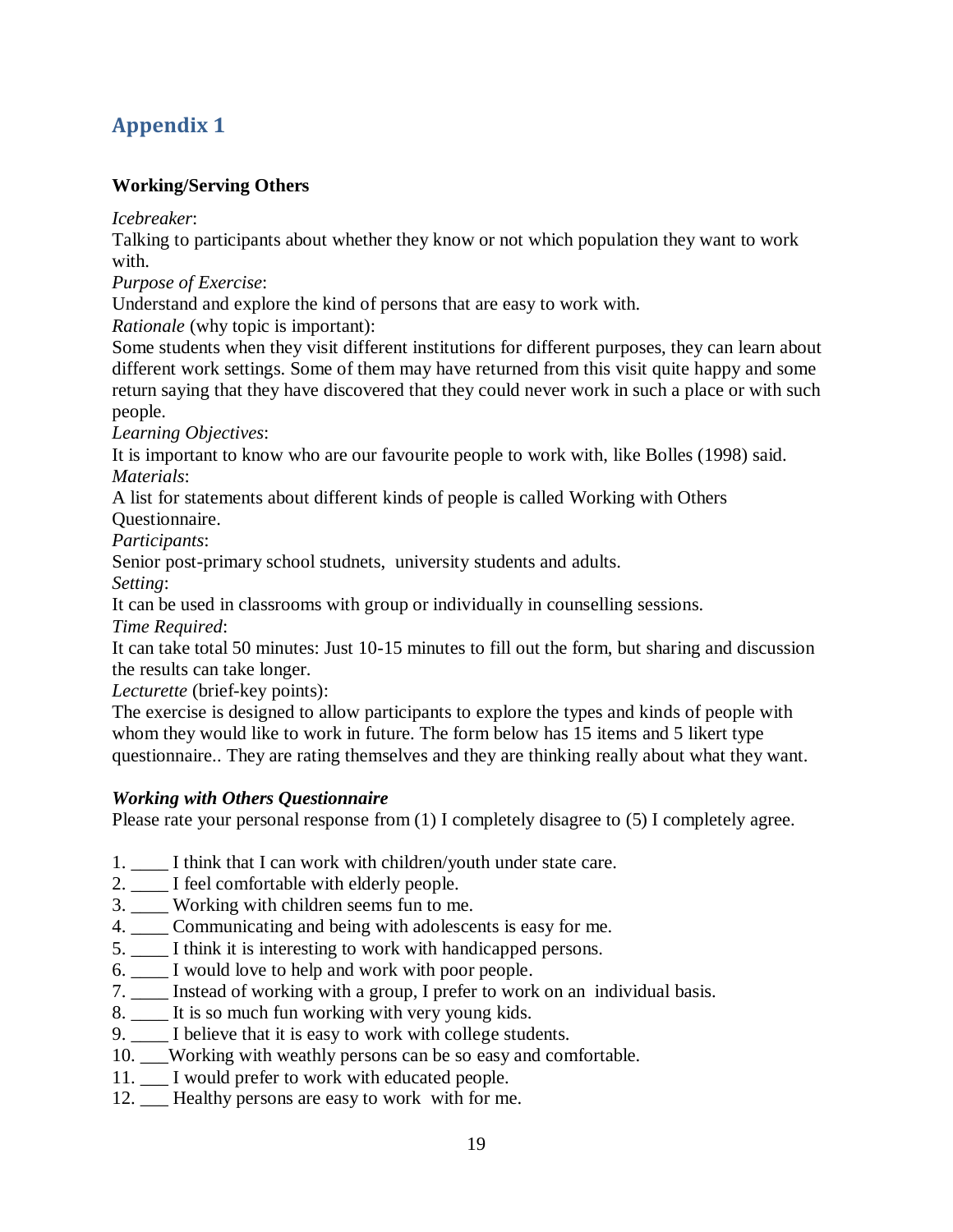- 13. \_\_\_\_ I am confortable with adults
- 14. \_\_\_\_ I could feel comfortable with young people at risk.
- 15. \_\_\_\_ I believe I can work with people of different races, colours, and religions.

#### *Discussion questions:*

Which items were strongly accepted? What did you notice?

With what kind of people would you like to work in future?

How can it affect your career choice?

*Developed by*: Korkut (2007).

*Reference*: Bolles, R.N. (1998). The what color is your parachute workbook. Berkeley: CA, Ten Speed Pres

*Published at:* <http://lifeworkps.com/sallyg/weblog/2330.html>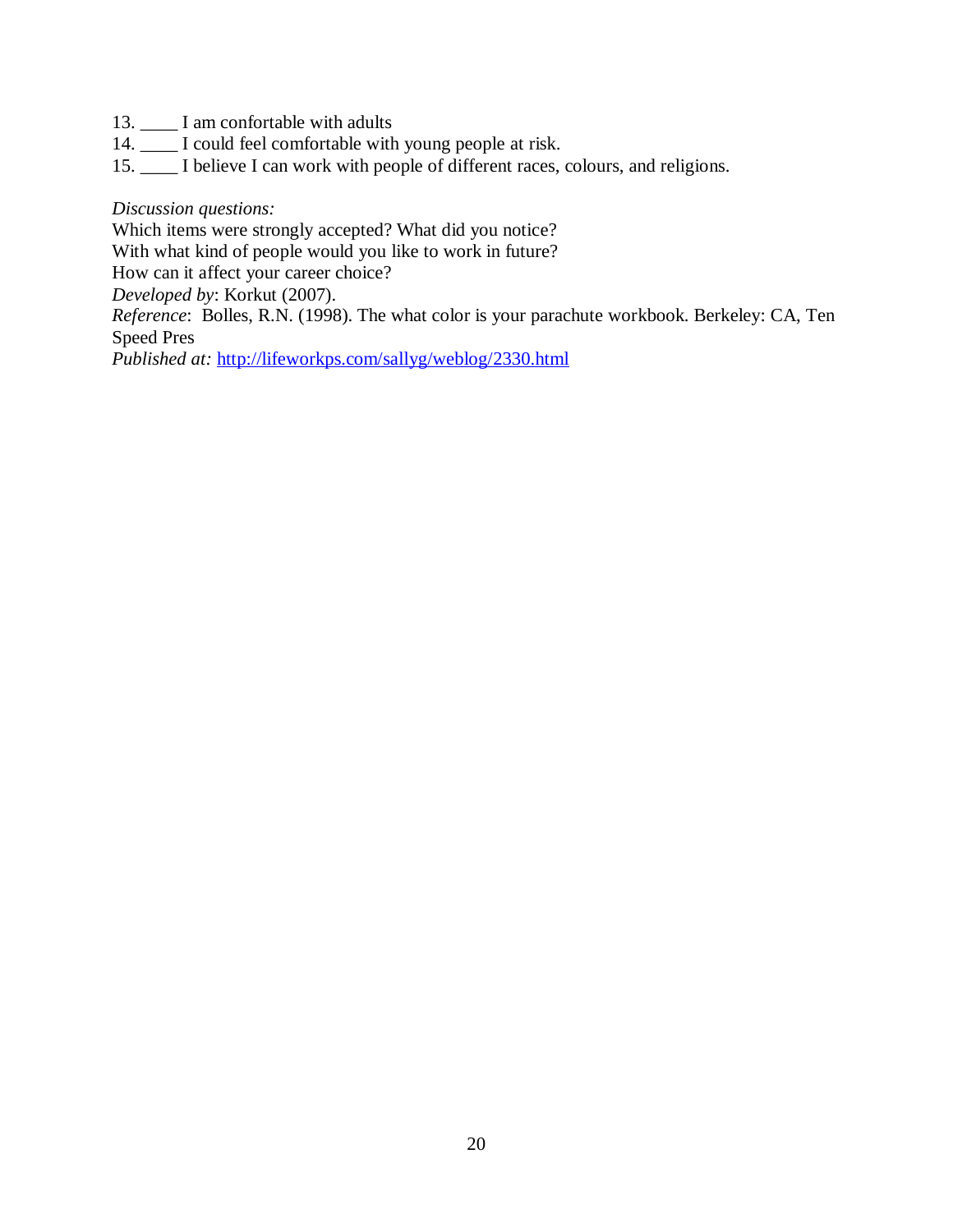### **Appendix 2**

#### **A case study**

The client was a 22 year old female university student majoring in mining engineering at a major Turkish university. This self-referred client presented with concerns about her future and expressed considerable doubt over her choice of engineering as a field in which she could be ultimately happy. The client was seen for a total of four sessions during which the Career Sailboat Model was used as a means of guiding the progress of the sessions. During the counselling process the counsellor used some informal tests to facilitate her awareness about her individual and social characteristics, her knowledge of systemic realities and the existence of chance factors. The following represents a synopsis of the case.

*Presenting Problem:* She came to counselling in an attempt to deal with her career indecision. She initially expressed the desire to change her department at university and pursue a programme in dietetics. She explained that she had studied mine engineers only to satisfy the desires of her parents. Now she started to reconsider her choice again. She said she would prefer to be a dietitian rather than an engineer, because she wanted to have a job that she could spend time with her family members and friends. She was thinking that if she became an engineer she would not be able to have enough time to be with people. She did not know which kind of engineering job would be better for her and this uncertainty had caused her to begin questioning whether she should remain in engineering and complete her degree or perhaps change to another field altogether. She expressed her desire to improve her decision-making skills and to find a solution about her concerns.

*Individual Dimension:* She described herself as an extroverted person who *enjoyed* being around people. She had completed an internship in a large company and reported that the experience had been a positive one that led to increased insight into her personal abilities and characteristics. After completing her intern experience she realized that she wanted to work in a place where she would have the opportunity to interact and collaborate with her co-workers. Other than expressing a desire to work closely with others the client seems largely unaware of her personal vocational values or expectations. The counsellor decided to work on her career values and used two informal testing techniques. The client was asked to first create a list of possible employment options available with her engineering degree and then to make a second list of the things she wanted from her future work. A careful analysis of these two lists provided opportunities to discuss not only her work values but also her factual knowledge about the working conditions associated with occupations in mine engineering. As a second exercise, a career guided imaginary technique was used to assist the client to be aware of the link between career and personal life. After using this exercise, she became more aware of her career values and recognized that being an engineer could meet her expectations. As the result of the guided imagery exercise she expressed the idea that she because aware that job security was far more important to her than the opportunity for high earning potential.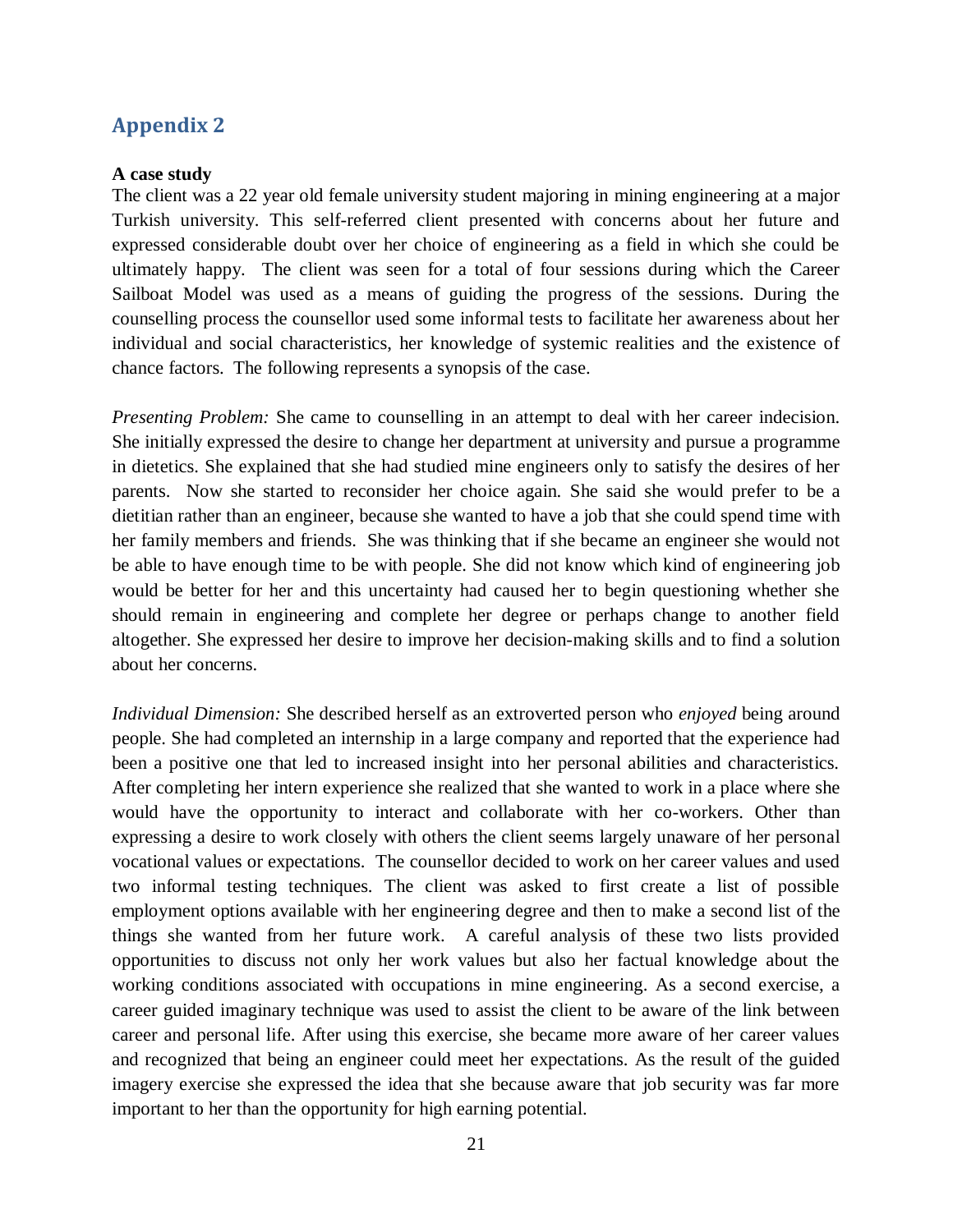*Social Dimension:* Her family had exerted a great deal of pressure on her to graduate from an engineering programme or to attend medical school. For them, being an engineer or a doctor was very important because they had a very high status in the community. The client expressed the idea that initially she, too, wanted a career with high social status but, as she progressed through training, this because less important than finding an occupation that would give her the opportunity to interact and collaborate with colleagues. Her career indecision had been the result of her uncertainty of whether being an engineer can give her these opportunities or not.

*Systemic (Political, Economic and Legal) Related Dimension:* At the start of counselling the client was actively entertaining the option of changing her university programme of study. As the sessions progressed it because obvious that this desire to change programmes appeared to be more of a vague wish rather than a specific desire, since she had made no attempt to investigate how such a transfer could be made or even if it were possible. The counsellor encouraged her to actively investigate how the university's policies and procedures would impact on her decision. This led to the discovery that such a transfer would be quite impossible within the structure of her university.

The next phase in the process was to assist the client to identify specific occupations open to individuals with mining engineering degrees. It was clear that although the client was academically very successful, she had done little to link her academic study with real occupations in the national economy. So searching for mining engineering job opportunities was the next step. She did not know about job opportunities and working conditions in mining engineering field. The only thing she knew was that she wanted to live and work in her home town, close to her family and friends. The client's research identified a series of jobs for which she would be professionally prepared and qualified and a major result of this was the realization that all of the potential jobs would require not only completing her degree as planned but also that she had to take the centralized exam (State Personnel Selection Examination-SPSE) to find a job.

*Chance:* In addressing the effect of chance on her career development, the client was eager to mention that she had never before considered the need for career counselling but overhearing other students discussing career counselling services had triggered her first visit and because of the interactions with the counselling her future seemed far less uncertain.

*Career planning*: The final session of counselling was focused on the task of career planning. The client decided that her destination port was to be a position with the Turkish Petroleum Corporation (TPC). Having selected the final port provided the client with the information to begin to make her final navigational decisions that involved preparing to pass additional state required examinations and specific additional training in English language studies.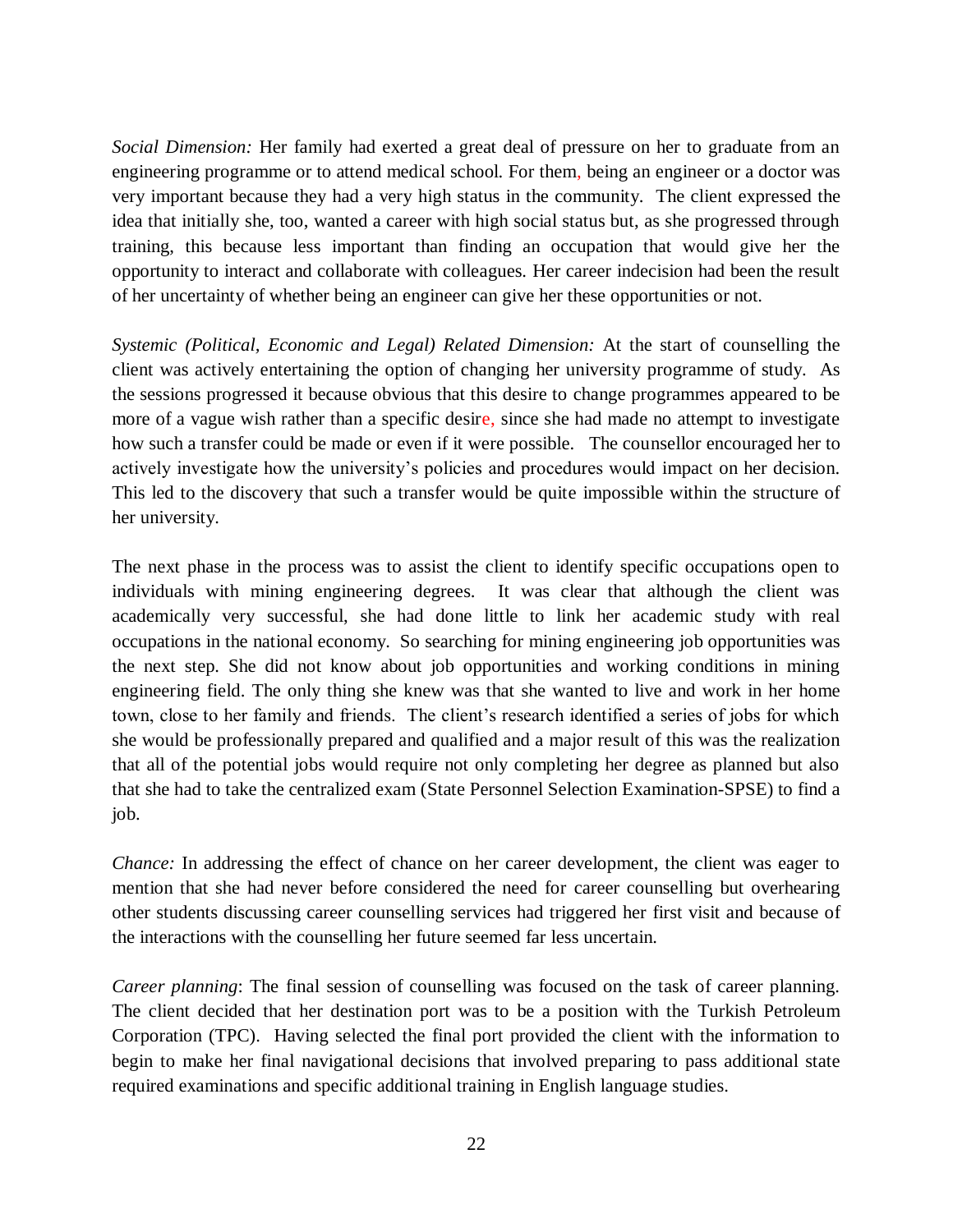*Her current career situation:* The counsellor contacted her after her graduation. She has been working temporary jobs. She has now completed her master's degree and is currently working to enhance her language skills all of which demonstrate progress toward her final destination as an engineer with TPC.

The metaphor of sailing was especially useful in providing this client with a concrete understanding of her career task. Her initial decision to pursue mining engineering was largely the result of her attempt to meet strong family expectations but until she came for counselling her voyage was largely one of "sailing west". A huge investment of time and energy had brought her to her senior year at university but there was only doubt and no clear destination port. The use of the sailboat model provided structure for both the counsellor and the client and made the counselling process a goal directed and personally meaningful experience for the client.